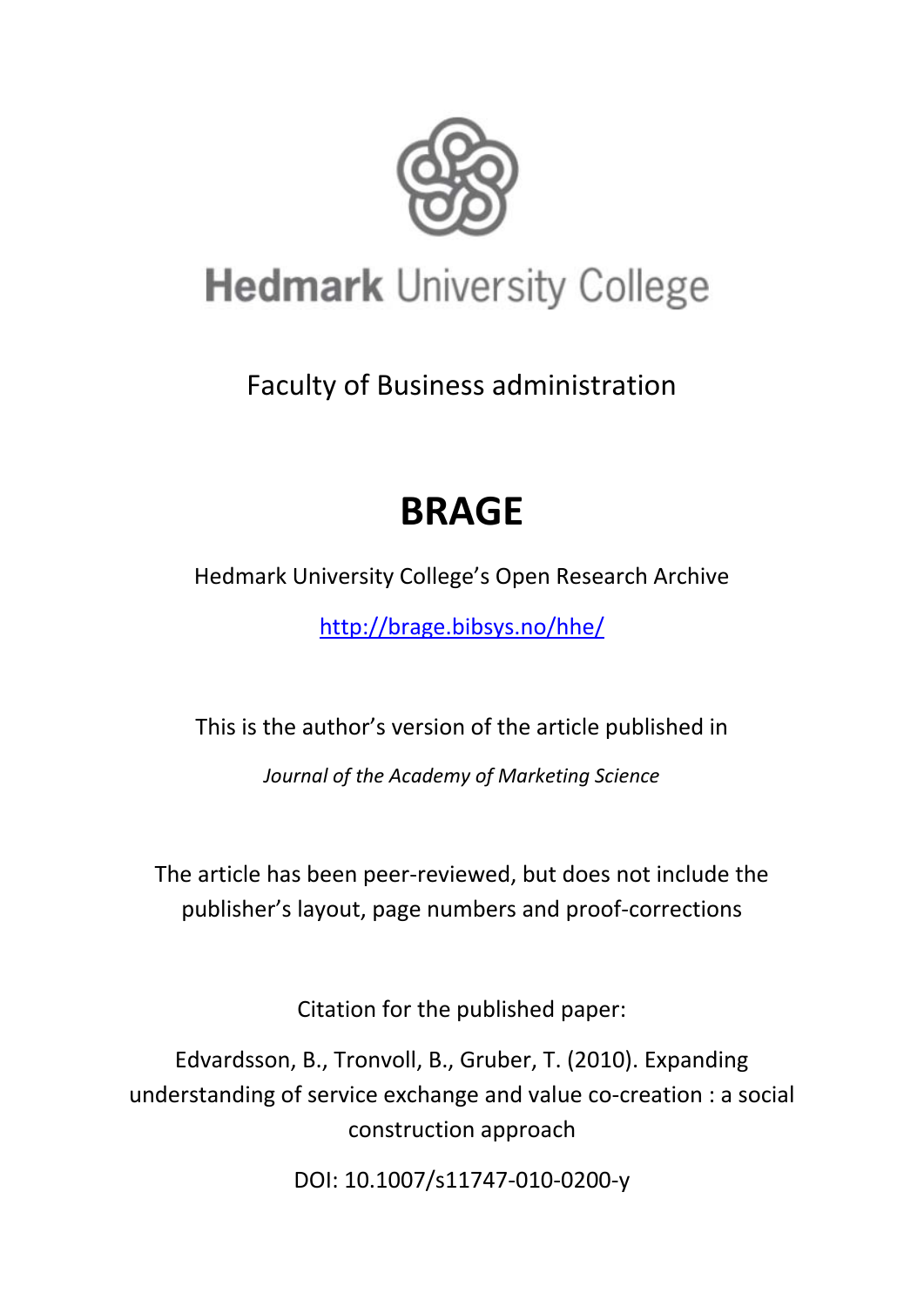## Expanding understanding of service exchange and value co-creation: a social construction approach

#### **Bo Edvardsson, Bård Tronvoll, Thorsten Gruber**

#### **ABSTRACT**

According to service-dominant logic (S-D logic), all providers are *service* providers, and service is the fundamental basis of exchange. Value is co-created with customers and assessed on the basis of value-in-context. However, the extensive literature on S-D logic could benefit from paying explicit attention to the fact that both service exchange and value co-creation are influenced by social forces. The aim of this study is to expand understanding of service exchange and value co-creation by complementing these central aspects of S-D logic with key concepts from social construction theories (social structures, social systems, roles, positions, interactions, and reproduction of social structures). The study develops and describes a new framework for understanding how the concepts of service exchange and value co-creation are affected by recognizing that they are embedded in social systems. The study contends that value should be understood as value-in-social-context and that value is a social construction. Value co-creation is shaped by social forces, is reproduced in social structures, and can be asymmetric for the actors involved. Service exchanges are dynamic, and actors learn and change their roles within dynamic service systems.

**Keywords:** service-dominant logic, service exchange, value co-creation, social construction theories, structuration theory, social interaction, service system

#### **ABOUT THE AUTHORS**

Professor Bo Edvardsson is the Director of the Service Research Center (CTF) at the University of Karlstad, Sweden and the editor of Journal of Service Management. He is the author, co-author or editor of 18 books, for instance Customer Involvement in Service and business development, Imperial College Press, London (2007) and Values-Based Service for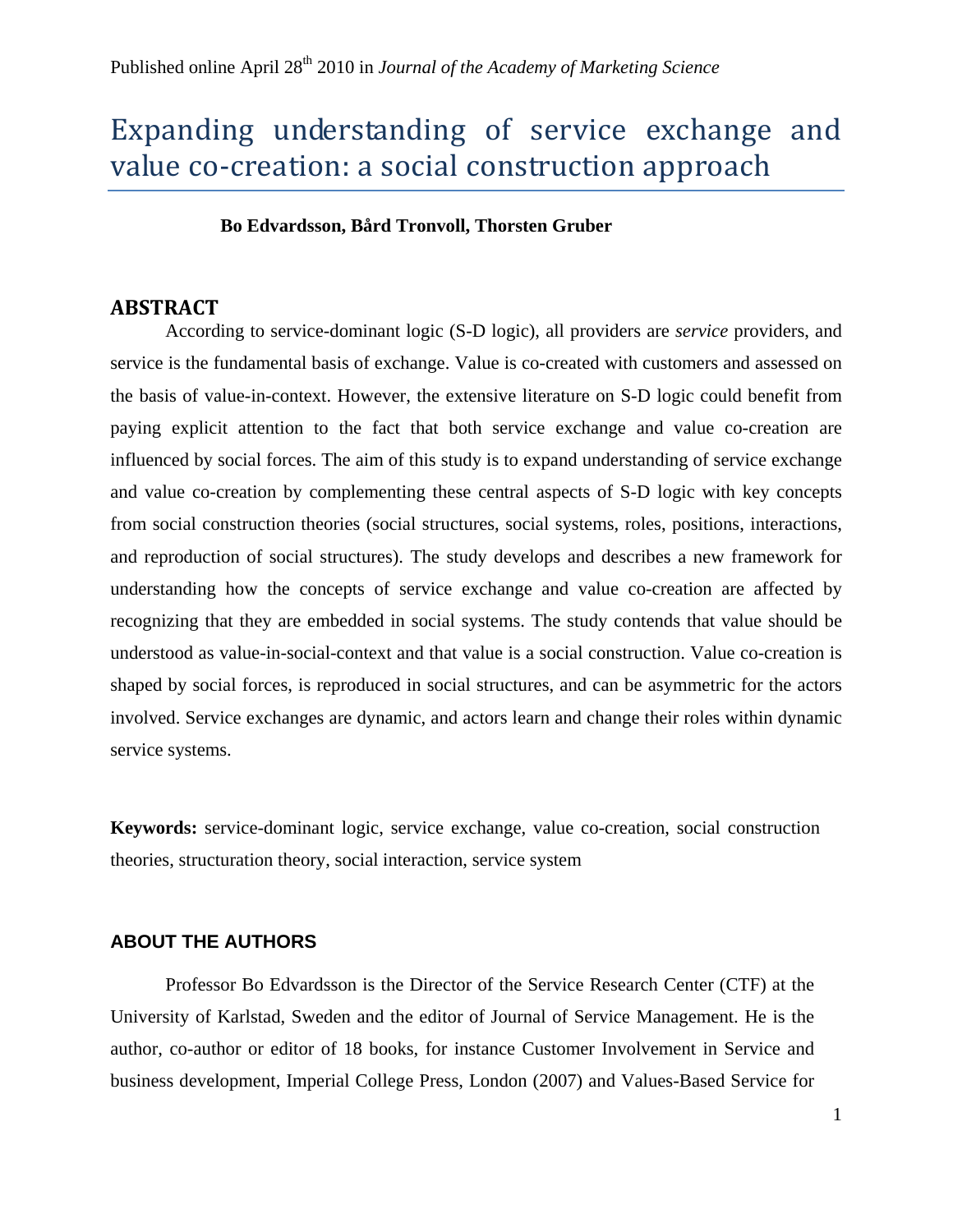Sustainable Business: Lessons from IKEA, Routledge, London (2009). He has published 80 articles in scholarly journals. He is a fellow at Hanken School of Economics in Finland, Center for Service Leadership at JP Carrey School of Business. Arizona State University (ASU) USA and National Tsing Hua University Taiwan. His current research interest lies in the field of new service development, service innovation, service infusion in manufacturing and dynamics in customer relationships.

Bård Tronvoll is an Associated Professor of Marketing at Hedmark University College, Norway and a research fellow at Service Research Center (CTF) at Karlstad University, Sweden. His research interests include customer complaining behaviour, service marketing and theory generation in service research. Dr. Tronvoll is a member of the editorial advisory board at Journal of Service Management and his work has been published in journals such as *European Journal of Marketing, International Journal of Service Industry Management, The International Journal of Logistics Management, Managing Service Quality and Marketing Intelligence & Planning*. Dr. Bård Tronvoll can be contacted at: [bard@tronvoll.no](mailto:bard@tronvoll.no) 

Thorsten Gruber is an Assistant Professor of Marketing at the Manchester Business School, University of Manchester. Prior to that, he was engaged in postdoctoral research at the Birmingham Business School, University of Birmingham and a part-time visiting lecturer at the University of Education, Ludwigsburg. He received his PhD and MBA from the University of Birmingham. His research interests include consumer complaining behaviour, service marketing and the development of qualitative online research methods. His work has been published and/or is forthcoming in journals such as *Journal of Business Research, Journal of Services Marketing, Industrial Marketing Management, Journal of Marketing Management, International Journal of Public Sector Management, Journal of Business & Industrial Marketing, Managing Service Quality, Qualitative Market Research, Journal of Product & Brand Management, Journal for Quality Assurance in Education,* and *Management Services.*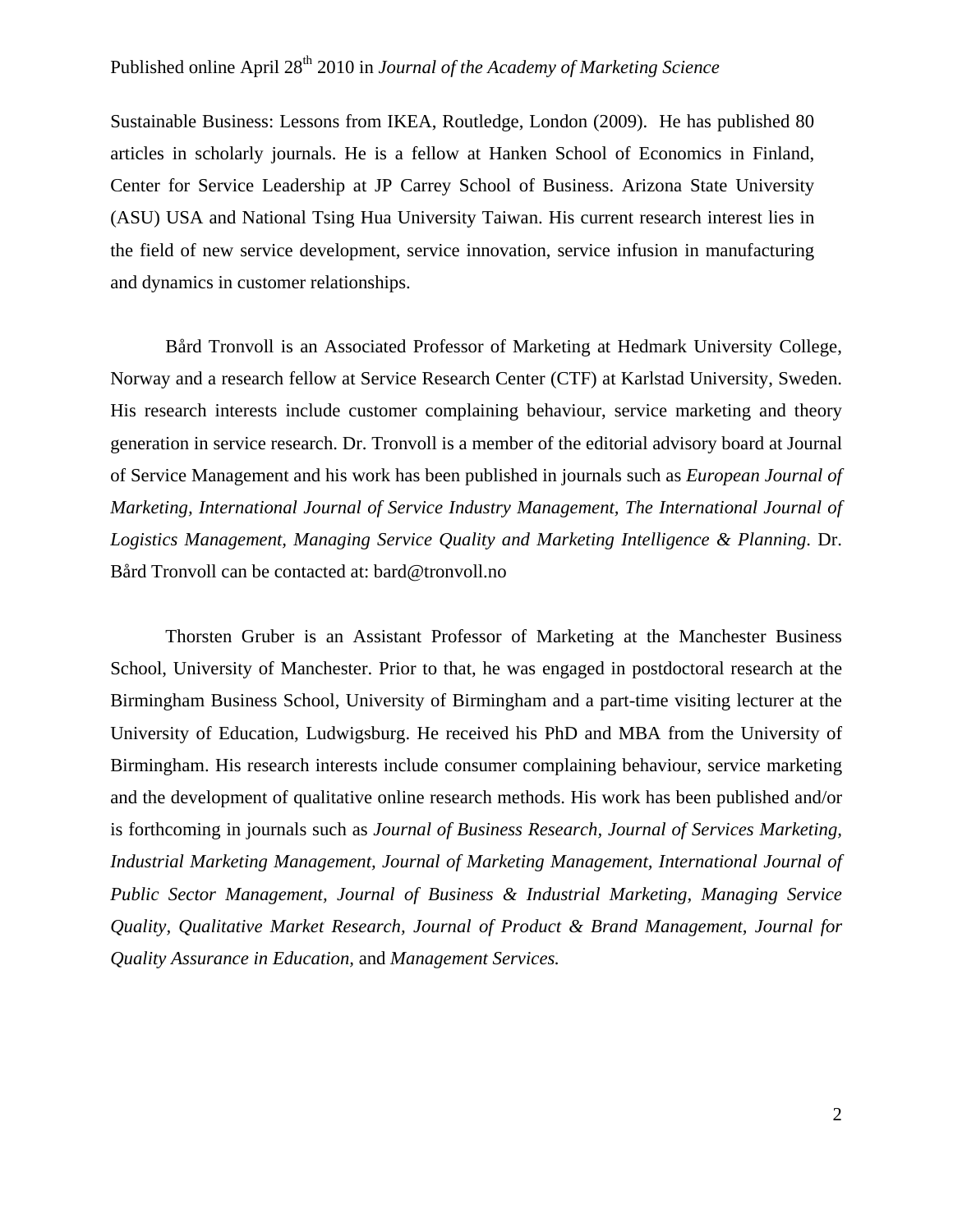#### **INTRODUCTION**

Service-dominant logic (S-D logic) (Vargo and Lusch 2004, 2008a, 2008c, 2008b; Vargo 2009b) is an emerging school of thought within marketing and management that is open for further elaboration, refinement, and development. S-D logic holds that all providers are essentially *service* providers, who exchange service for service as the fundamental basis of exchange (Vargo and Lusch 2004). Vargo and Lusch (2008c) define service as the use of resources for the benefit of another party, which forms the basis for all exchange. S-D logic is underpinned by 10 fundamental premises (FPs), among which premise number 10 suggests that value is always co-created and is uniquely and phenomenologically determined by the beneficiary. Consequently, value is regarded to be idiosyncratic, experiential, contextual and meaning-laden (Vargo and Lusch 2008a; Vargo 2009a).

In focusing on the integration of operand and operant resources to support the activities and interactions through which a service occurs, S-D logic posits both providers and customers as essentially being *resource integrators* (Vargo and Lusch 2006; Vargo 2008) acting in networks embedded in service systems. Moreover, because S-D logic views goods as being merely vehicles for the provision of service, the provider cannot unilaterally create value but rather can only offer value propositions that provide the prerequisites for value (Flint 2006). In making the customer intrinsic to value creation (Merz et al. 2009), S-D logic adopts a process orientation rather than an output orientation (goods and services). This process requires the involvement of the customer in the co-creation of value. It goes beyond using the provider's output, such as products, services or information, to include resources in the customer's network as well (Moeller 2008; Vargo and Lusch 2008c).

Against this background, the present study seeks to broaden the current understanding of service exchange and value co-creation by applying some fundamental concepts of social construction theories (Berger and Luckmann 1967; Giddens 1984; Linton 1936; Merton 1957) to the framework of S-D logic outlined above. In doing so, the study notes that service exchange and perceptions of value are embedded in social systems in which customers and companies have already established positions and roles. These roles have implicit implications for how people perceive the norms and values of social reality, including their thinking and behavior with respect to the co-creation of value.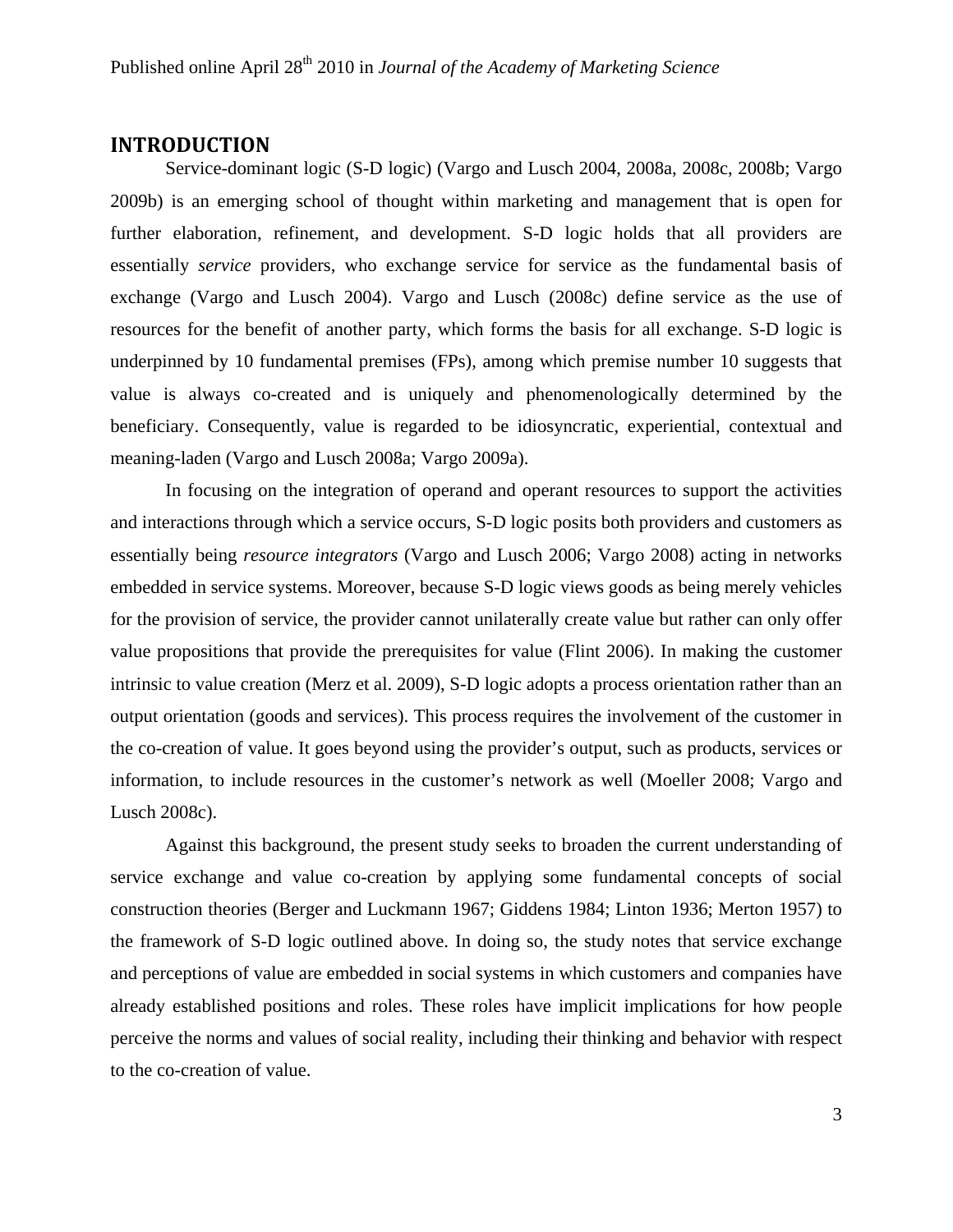It can reasonably be argued that S-D logic is inherently compatible with social construction theories because, as Pels et al. (2009, p. 328) have observed, S-D logic essentially regards marketing as "… a social and economic process, and resources as 'becoming', not 'being'". However, as Pels et al. (2009) go on to observe, the social implications of S-D logic have not been fully explored, because research in this area has tended to focus on the central issue of value-creation between customers and providers, rather than the social setting in which this co-creation occurs. We develop this view further by emphasizing that customers are influenced by societal norms and values, which they also produce and reproduce through interaction with the world in which they live (Giddens 1984). By applying concepts from social construction theories—such as social structures and systems, interactions, positions and roles—to S-D logic, we position the customer in a social context as an intersubjective actor and resource integrator rather than as an individual actor. The social context constitutes a system in which service is exchanged for service and for how value is co-created. Different customers may perceive the same service differently, and the same customer might perceive the service differently between occasions in a different social context.

The aim of this article is to build on the existing S-D logic mindset and expand the understanding of service exchange and value co-creation by applying key concepts from social construction theories (i.e., social structures and systems, roles, positions, interaction and reproduction) to S-D logic. In doing so, we provide useful insights for the ongoing scholarly exercise of elaborating, refining and developing the important new marketing framework of S-D logic.

The remainder of the paper is organized as follows. The theoretical framework for the study is presented in the following section. This consists of two sections: (1) the principles of S-D logic; and (2) the principles of social construction theories. The study then describes how the key concepts of social construction theories relate to service exchange and value co-creation in a social context. The study then suggests four propositions for applying the key concepts of social construction theories to S-D logic, and how these relate to possible avenues for future research. The paper concludes with a summary of the main contributions and limitations of the study, and directions for future research.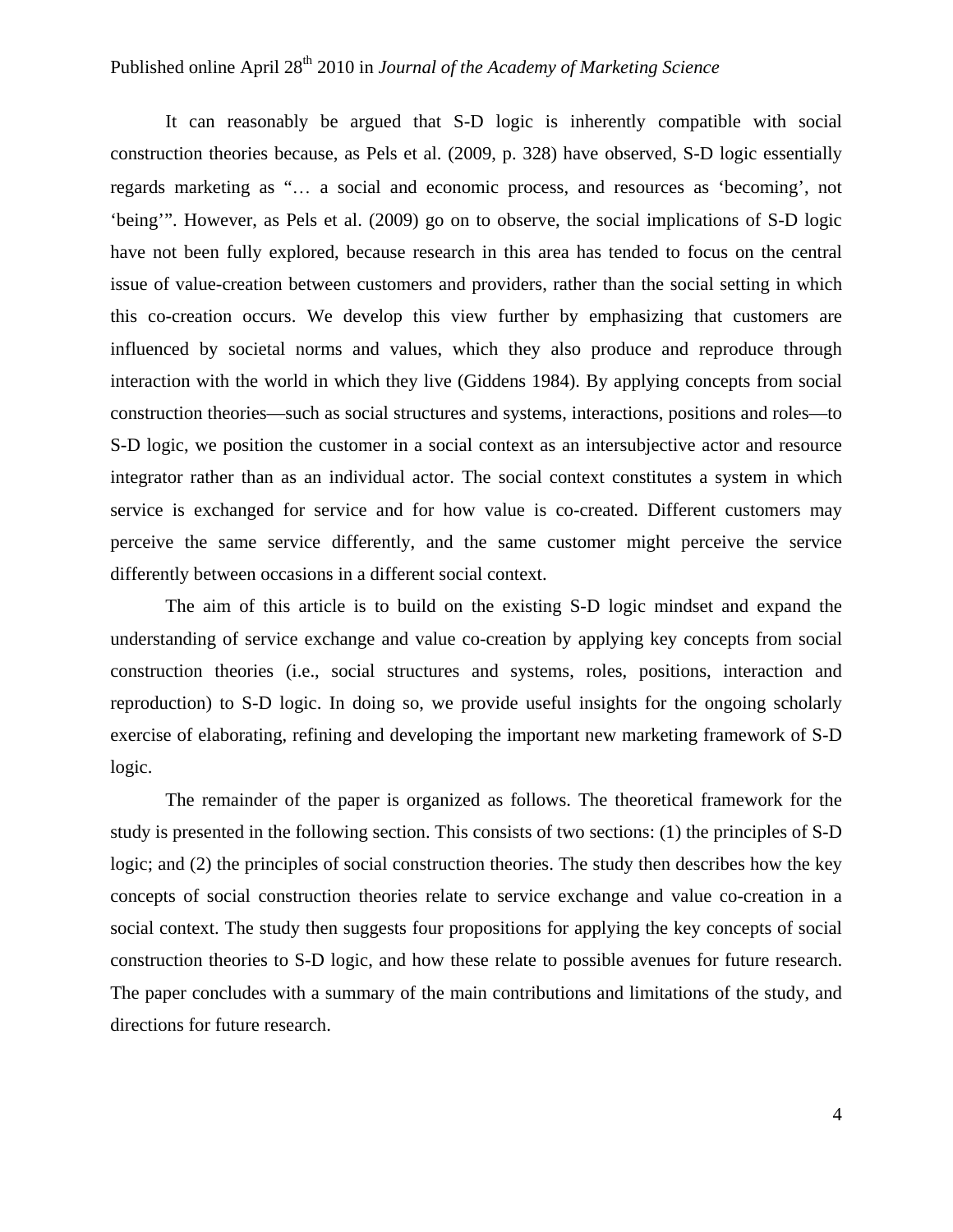### **THEORETICAL FRAMEWORK**

#### **Principles of servicedominant logic**

As noted in the Introduction, the basic principles of S-D logic that are relevant to the present study can be summarized as follows. Service-dominant logic essentially states that service—defined as the application of resources linked to competence (knowledge and skills) for the benefit of an actor—is the basis of economic exchange. A key assumption in Vargo and Lusch's (2004) S-D logic is that resources do not "have" value per se; rather, value is co-created with customers when resources are used. Consequently, Vargo and Lusch (2008a) state that value is uniquely and phenomenologically determined by actors on the basis of value in a certain context. Further, S-D logic suggests that value is always co-created with the customer during interaction with and activation of a set of resources (Vargo and Lusch 2004, 2008c). That is, both parties—the company and the customer—become resource integrators. The co-creation process at a university, for example, is the learning process, while the service is learning, rather than teaching or educational processes. Both student and professor use their resources in the cocreation of learning, and they receive support from resources in their network, which may include other students, professors, librarians, books and ICT systems.

Service-dominant logic posits goods and services as essential resources that are used in service provision—that is, customers evaluate the experience of goods and services as value-incontext (Vargo and Lusch 2008a). By introducing S-D logic, exchange is no longer bound merely by the transaction (Lusch et al. 2007; Vargo 2008). Vargo (2008, p. 214) argues that a "firm activity is best understood in terms of *input* for the *customer's resource-integrating, valuecreation activities* rather than it is in terms of its *own integration of customer resources for the "production"* of valuable output".

Two broad categories of resources can be distinguished: (1) operand resources, which are typically physical (raw materials or physical products); and (2) operant resources, which are typically human (skills and knowledge of customers and employees), organizational (routines, cultures, competencies), informational (knowledge about markets, competitors, and technology), and relational (relationships with competitors, suppliers, and customers) (Hunt and Derozier 2004). Operand resources tend to be static in nature, while operant resources are dynamic and can be rejuvenated and replenished.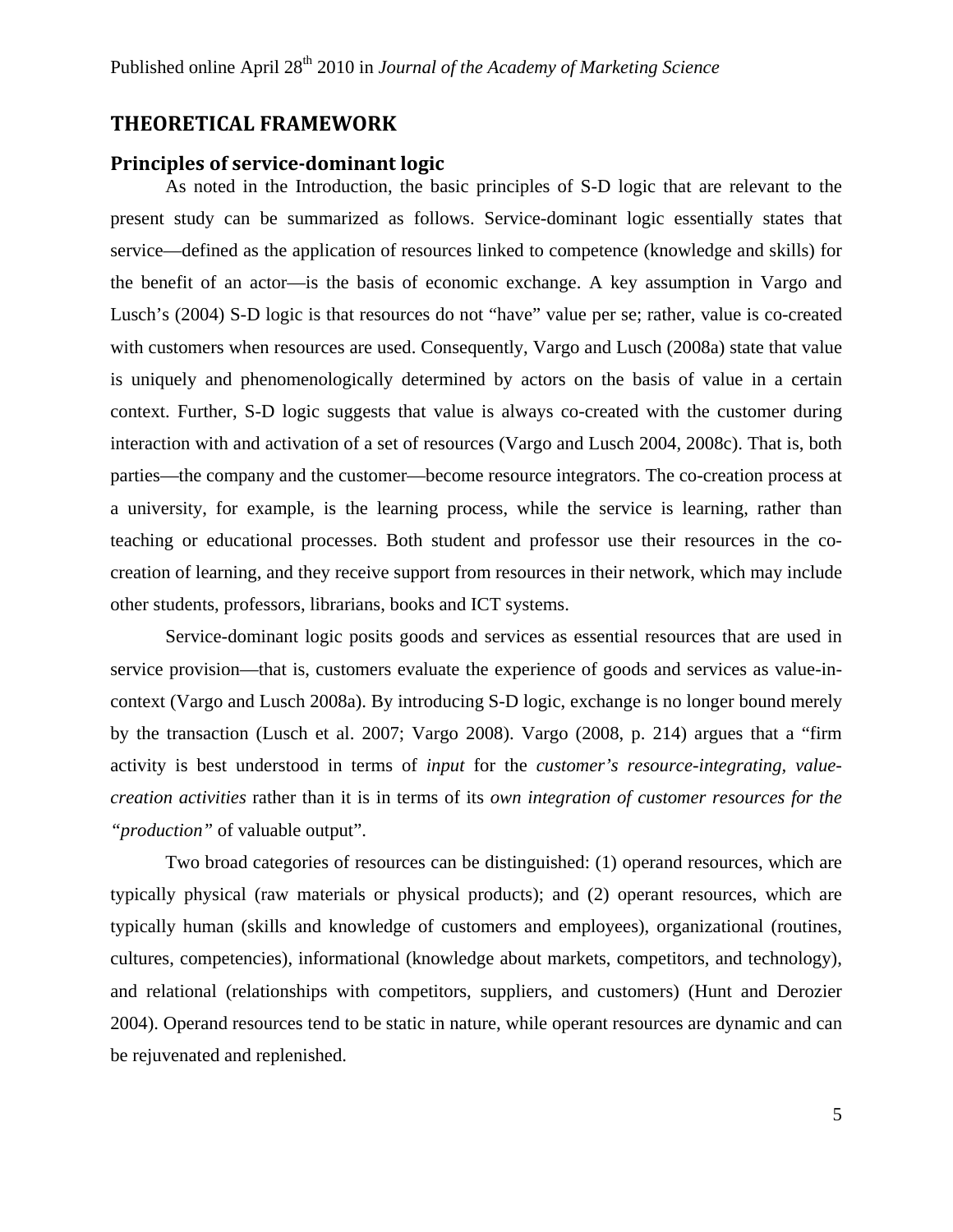Competitive advantage is primarily created through operant resources, rather than through operand resources, because knowledge and skills operate on resources to solve problems, fulfill needs, and produce a favorable customer experience (Vargo and Lusch 2004). Service-dominant logic thus establishes a framework of reciprocal service provision in which value is dynamically co-created with customers as either "value-in-use" (Vargo and Lusch 2004) or "value-in-context" (Vargo 2008). However, research has implicitly regarded such "value" as an individualized (or even unique) perception that is apparently independent of the social context in which the reciprocal service provision takes place. In contrast, according to social construction theories, all activities, including value co-creation, take place within social systems; as such, value cocreation extends beyond the individual and subjective setting. Indeed, value itself must be understood as part of the collective social context.

The values associated with meaning and sign systems are briefly discussed in the literature on S-D logic (Vargo and Lusch 2008c, 2008b), but it is the contention of the present study that contemporary understanding of S-D logic can be elaborated, refined, and developed by paying more attention to the social context in which it operates. For example, a business dinner differs from a family meal in terms of location, food, and beverages because the roles of the people involved and because the whole social context of the two occasions is quite different. The social drivers associated with the two occasions thus become integral to differing perceptions of service and value-in-context.

The research on S-D logic would benefit from explicitly viewing the roles of operant and operand resources as embedded in social systems. Similarly, although S-D logic posits actors as "resource integrators" (Vargo and Lusch 2008c, FP 9), it can be put forward that such integrators are invariably part of a social context, which different actors also actively construct. This social context implies norms and values that exert a profound influence on both the service exchange and the value co-creation process. The actors' perceptions of value and behavior in utilizing resources are determined by the boundaries of the social systems in which they are operating and their positions and roles within those boundaries. For example, the value-in-use that can be obtained by a wireless broadband service will obviously be restricted by the lack of a computer or telephone line (operand resources) and/or a lack of technical knowledge and skills (operant resources). Extrapolating from this simple example, it can be argued that both the operand resources and the operant resources of every service exchange are embedded in a wider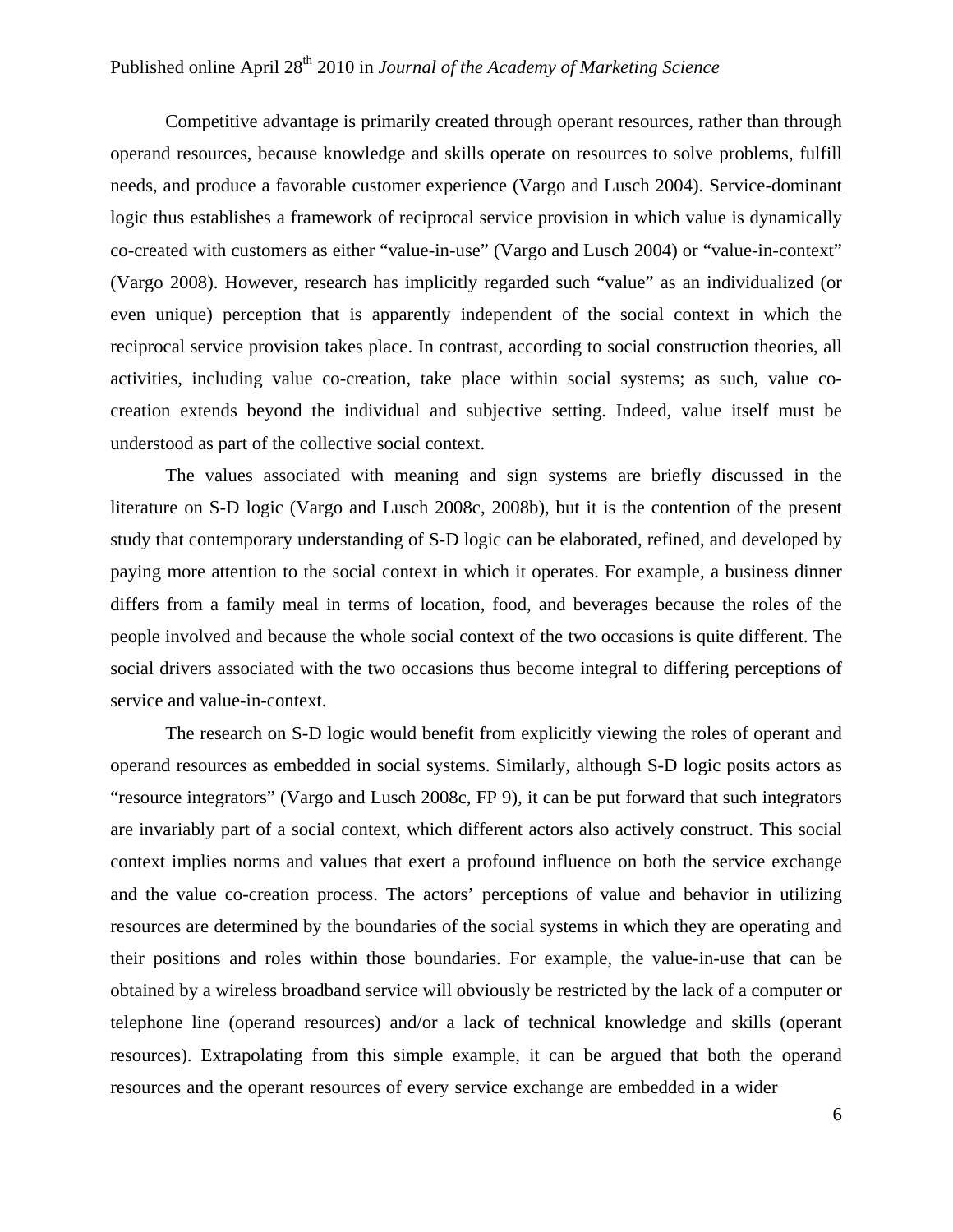social system; drawing closer attention to this reality in the contemporary treatment of S-D logic is the subject of interest of the present study.

#### **Principles of social construction theories**

Social construction theories are used to interpret the social world and to enhance understanding of how actors on a societal, group and individual level create, realize, and reproduce social situations and structures (Archer 1995; Berger and Luckmann 1967; Giddens 1984; Goffman 1963; Linton 1936; Mannheim 1936; Merton 1957). On the basis of social structures and systems, and on the interaction and continuous reproduction of these social structures, it is possible to understand the social reality and thus also service systems and value co-creation. Researchers in social sciences have developed theories about the social construction of reality (Archer 1995; Berger and Luckmann 1967; Gergen and Davis 1985; Gergen 2009). In this debate, Berger and Luckmann (1967) have raised the discussion of a subjective and intersubjective reality versus an objective reality. They noted that all knowledge is developed, transmitted, and maintained in social situations.

The origin of social construction theories can be traced to the interpretative social science paradigm (Berger and Luckmann 1967; Blumer 1969; Goffman 1963; Levin and Levin 1988) or the dialogical paradigm (Tronvoll and Edvardsson 2008), the latter of which is primarily concerned with explaining the process by which individuals explain the world in which they live. These paradigms have their philosophical roots in hermeneutics and phenomenology (Boland 1985). This means that the only way to understand reality is as a social construction that can be articulated as a result of human sensemaking activities (Walsham 1993). The paradigms thus describe the complexity of human sensemaking as the situation emerges (Kaplan and Maxwell 1994).

Similarly, social construction theories assume that humans have the potential to learn, adapt and make their own choices. Meaning is to be understood within social structures and systems. The explicit inbuilt meaning is dependent on how humans make sense of social interactions. To understand social meaning, it is necessary to recognize the unique features of specific contexts (Hoffman 1990), and through this, customer value. Peñaloza and Venkatesh (2006) suggest that the term meaning captures both a phenomenological interpretation and a cultural context. Meaning is linked to language and social interactions, as well as to roles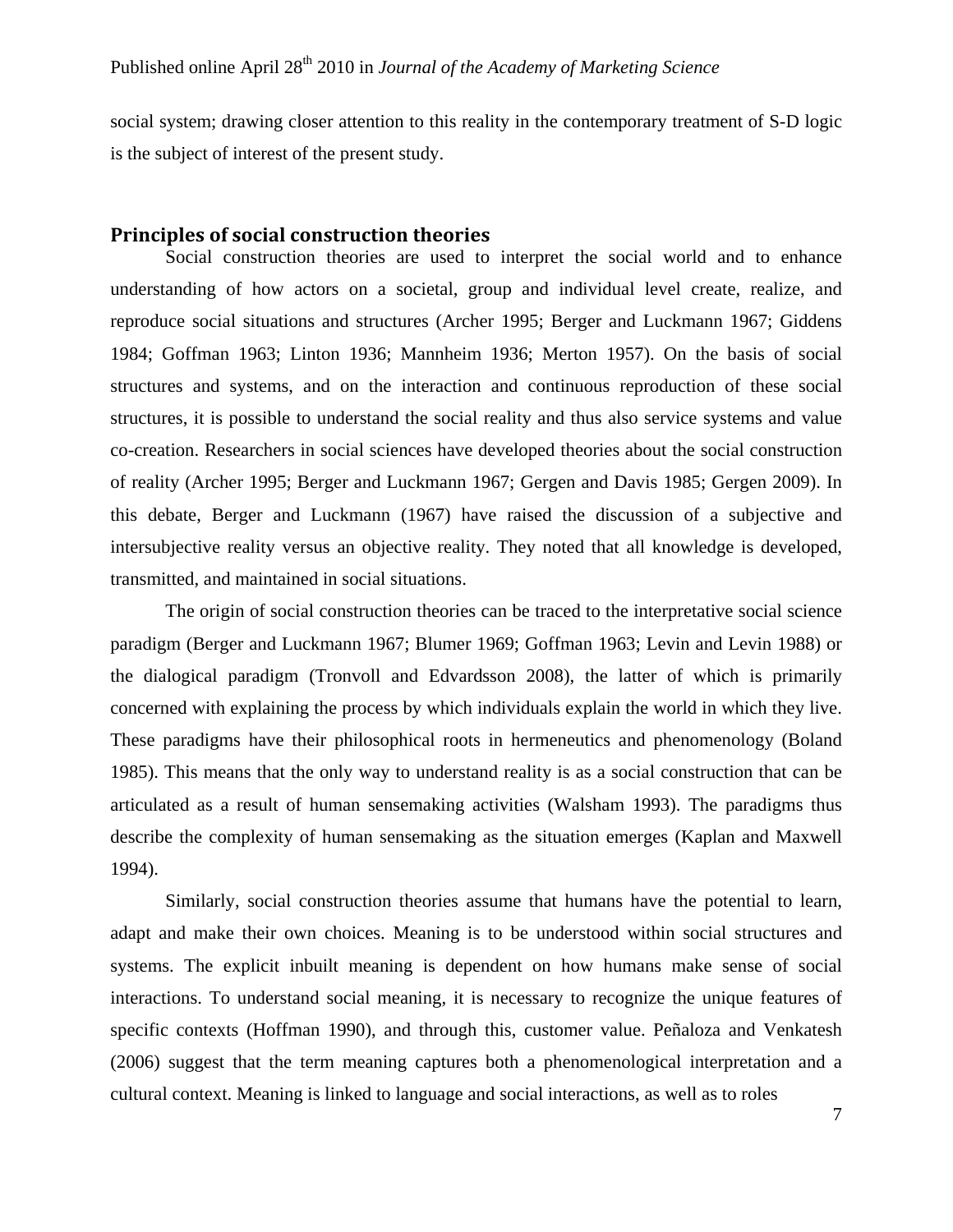and positions within a social system. In this regard, Berger and Luckmann (1967) have contended that all knowledge is developed, transmitted, and maintained in social contexts and systems.

Social construction theories have relevance to marketing because they help to explain how shared understandings constitute a "social consensus" that shapes the perceptions and interactions of individuals (Deighton and Grayson 1995). These shared understandings are the threads that constitute the fabric of social reality (Deighton and Grayson 1995). They provide the context within which the activities of individuals become meaningful, and they "make up the prescriptive and proscriptive rules for social conduct and meaning ascription" (Deighton and Grayson 1995, p. 661). An example of a social consensus would be the expected behavior of restaurant guests (e.g., not to put their feet on the table, not to be rude to the waiter, to pay before leaving the restaurant). Using Giddens' (1984) structuration theory, we are able to explain how the activities of individuals are influenced by these rules of social conduct, and how individuals reproduce them by acting in accordance with them.

Occasional references to social construction theories have appeared in the marketing literature. For example, O'Guinn and Shrum (1997) drew on social construction theories in noting that consumers construct their realities from the most readily available information. Richins (1994) referred to social construction theories in suggesting that the meanings of marketing images and symbols are shaped and reinforced through the socialization that comes from participation in shared activities. Palmer and Ponsonby (2002, p. 186) used social construction theories to understand the development of new marketing paradigms, and to emphasize "the difficulty of separating objective reality from personal interpretation". According to these authors, because unwritten socio-cultural meaning systems define social behavior, new marketing initiatives must take account of the social context in terms of time, place and role. Similarly, Deighton and Grayson (1995) used social construction theories to identify five stages in the unfolding "seduction" of marketing. Holt (1995) utilized social construction theories to investigate consumption practices, while Blois (2003) examined the relationship between a major retailer (Marks and Spencer) and one of its key suppliers. Grewal and Dharwadkar (2002) drew on Berger and Luckmann's (1967) seminal work to develop a comprehensive framework of the institutional environment in which marketing channel research is conducted. Finally, in the context of the present study, it is noteworthy that Penaloza and Venkatesh (2006, p. 303) contended that *value* is a social construction; in this regard, they noted that this social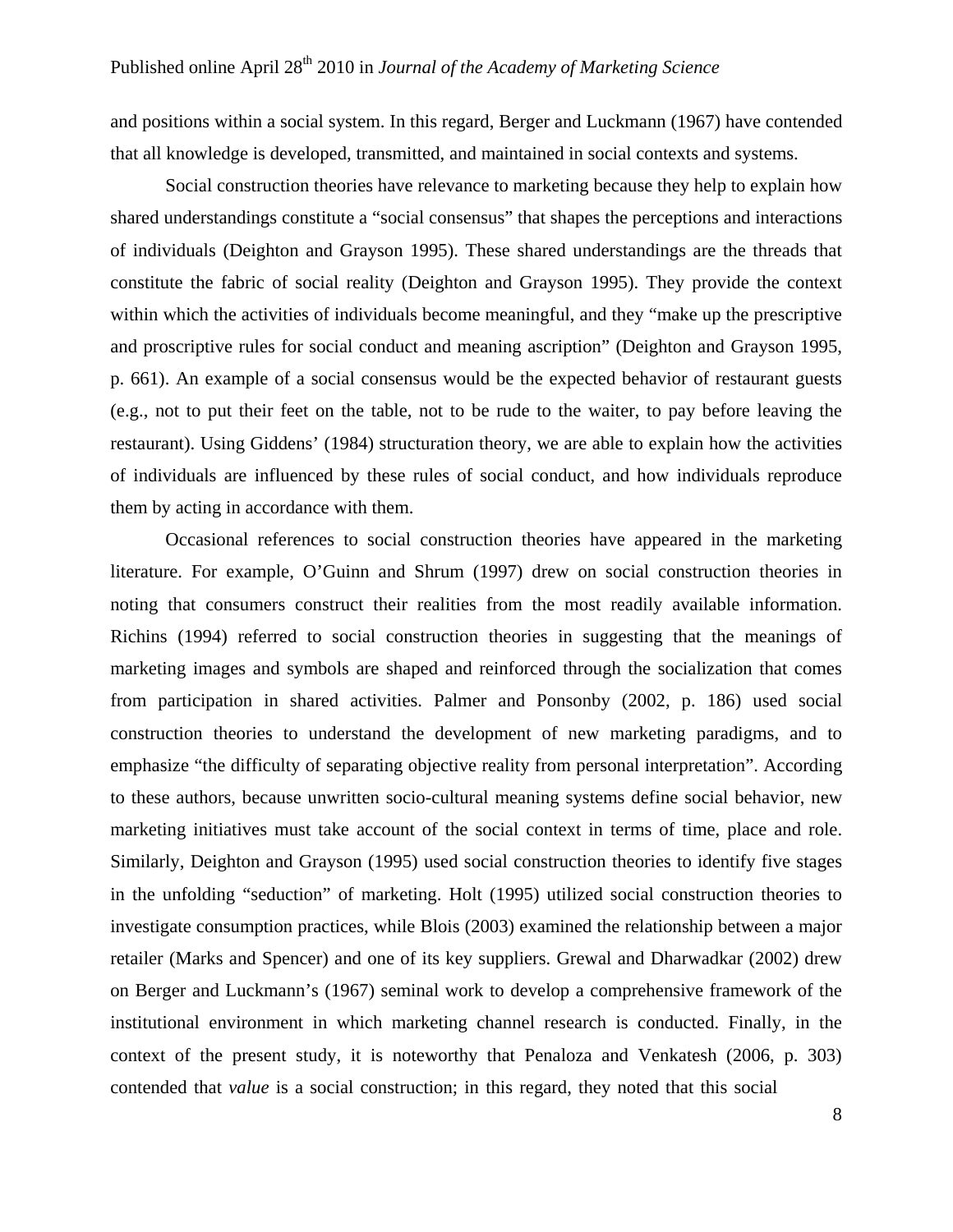construction of value occurs "prior to, during and after the actual exchange and use(s) take place".

## **Applying key concepts in social construction theories to servicedominant logic**

As noted above, the fundamental concepts of social construction theories are social structures and systems, positions and roles, social interactions, and the reproduction of social structures, as a result of a process of ongoing internalization and externalization through interpersonal interactions. It is the contention of the present study that these concepts are important in shaping the social reality of actors engaged in exchanging service for service as they jointly co-create value in service systems. In other words, value co-creation necessarily follows *social structures* and takes place within *social systems* in which the actors (customers and companies) adopt certain *social positions and roles* as they *interact and reproduce social structures*. Each of these elements is discussed in more detail below.

#### *Social structures and systems*

Various definitions of *social structures* have been proffered. Mannheim (1936, p. 45-46) defined a social structure as "the web of interacting social forces from which have arisen the various modes of observing and thinking". Radcliffe-Brown and Forde (1950, p. 82) emphasized the role of human beings, defining a social structure as an "arrangement of persons in relationships institutionally defined and regulated". Schooler (1996, p. 327) focused on the roles of people, defining a social structure as "the patterned interrelationships among a set of individual and organizational statuses, as defined by the nature of their interacting roles".

The present study adopts Giddens' (1984) terminology in understanding social structures as empirically unobservable rules and resources that directly influence social activities. In his theory of structuration, Giddens (1984) distinguished three dimensions in a social system: (1) "signification" (meaning); (2) "domination" (control); and (3) "legitimation" (morality). With regard to the first of these ("signification"), Giddens (1984) contended that individuals communicate during social interaction by drawing upon interpretive schemes and semantic rules to understand the meaning of the communication, and in so doing, they reproduce the structure of signification. With regard to the second ("domination"), individuals exercise power by drawing upon the unequal distribution of resources (tangible and intangible) to reproduce the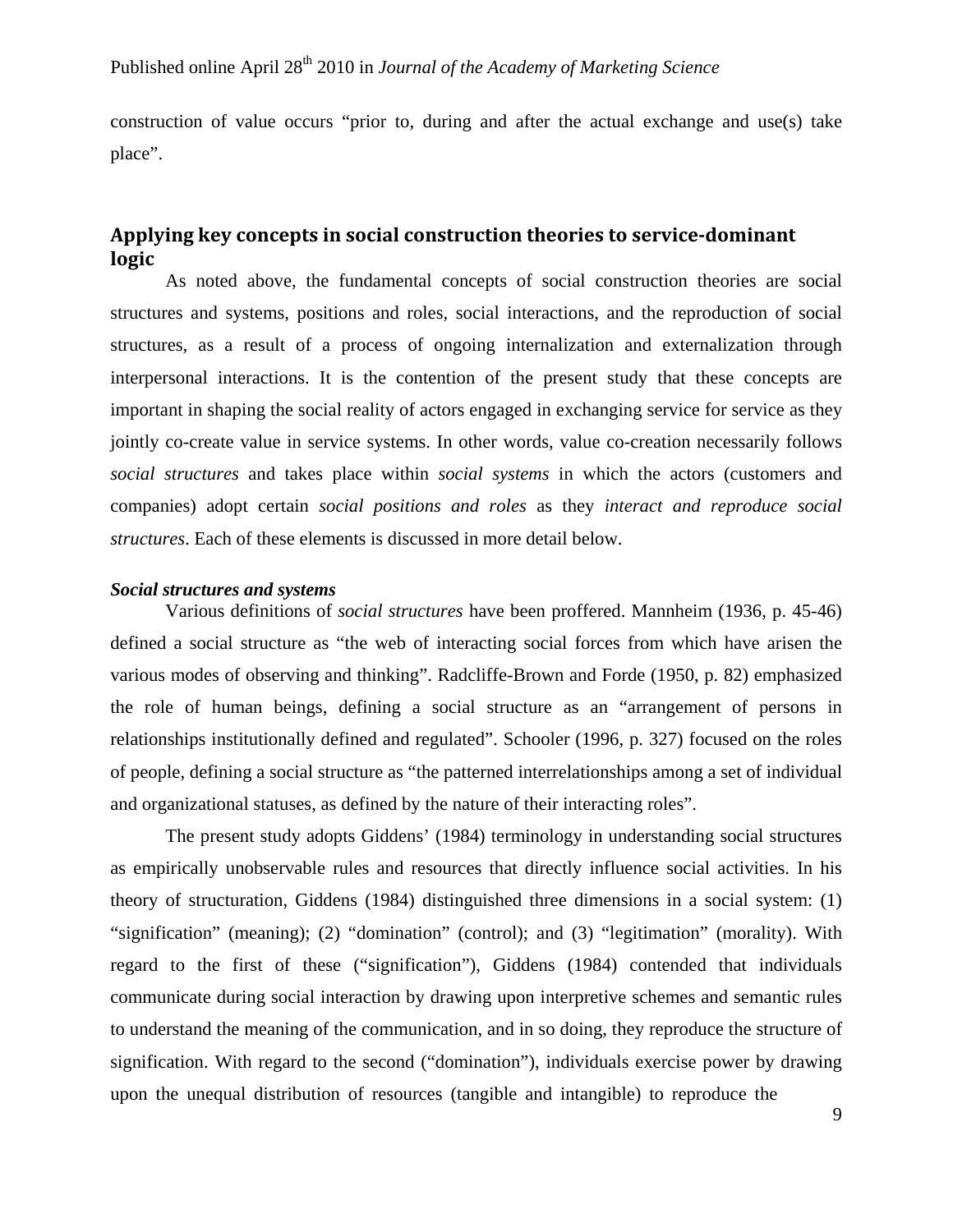extant structure of domination. With respect to the third dimension ("legitimation"), individuals refer to social norms and values to evaluate the legitimacy of other people's behavior, thus reproducing the "legitimate" structure.

Giddens (1984) regarded the observable regularities of social systems as being caused by the unobservable social structure that influences the activities of actors. However, such social systems exist only as long as they are constantly re-created through social activity. In this regard, it is important to note that individuals cannot create social systems; rather, they can only re-create or transform systems that are "already made in the continuity of praxis" (Giddens 1984, p. 171).

Language is an important element of social systems, and in particular it plays a significant role in the process of service exchange and social interaction. A linguistic and communicative system takes place in the co-creation, and it could be said that language becomes shared activities (Gergen 1985). Customers participate in their own construction of the world by reproducing the language, other forms of symbolic actions and the service interactions. Language and dialogue are in themselves conducted through social interpretation and intersubjectivity. By using language (following certain language rules), individuals thereby always automatically reproduce the language as a whole (Giddens 1988).

In the literature on S-D logic, the term "service system" appears frequently in the context of service exchange. Such a "service system" has many similarities with the "social systems" described above. According to Spohrer et al. (2007, p. 2), a service system is a "value-coproduction configuration of people, technology, other internal and external service systems, and shared information (such as language, processes, metrics, prices, policies, and laws)". Examples of service systems are cities, call centers, hospitals, and universities; the largest service system is the global economy, while the smallest is the persons engaged in service exchange. These systems survive, adapt and evolve through the exchange and application of resources with other systems. According to Vargo et al. (2008, p. 146), "service systems engage in exchange with other service systems to enhance adaptability and survivability, thus co-creating value—for themselves and others". Like social systems, service systems adapt and survive through interaction and the integration of resources that are mutually beneficial (Vargo et al. 2008). However, it is the contention of this study that by explaining the role of social structures in governing the service exchange within service systems we will contribute to further developing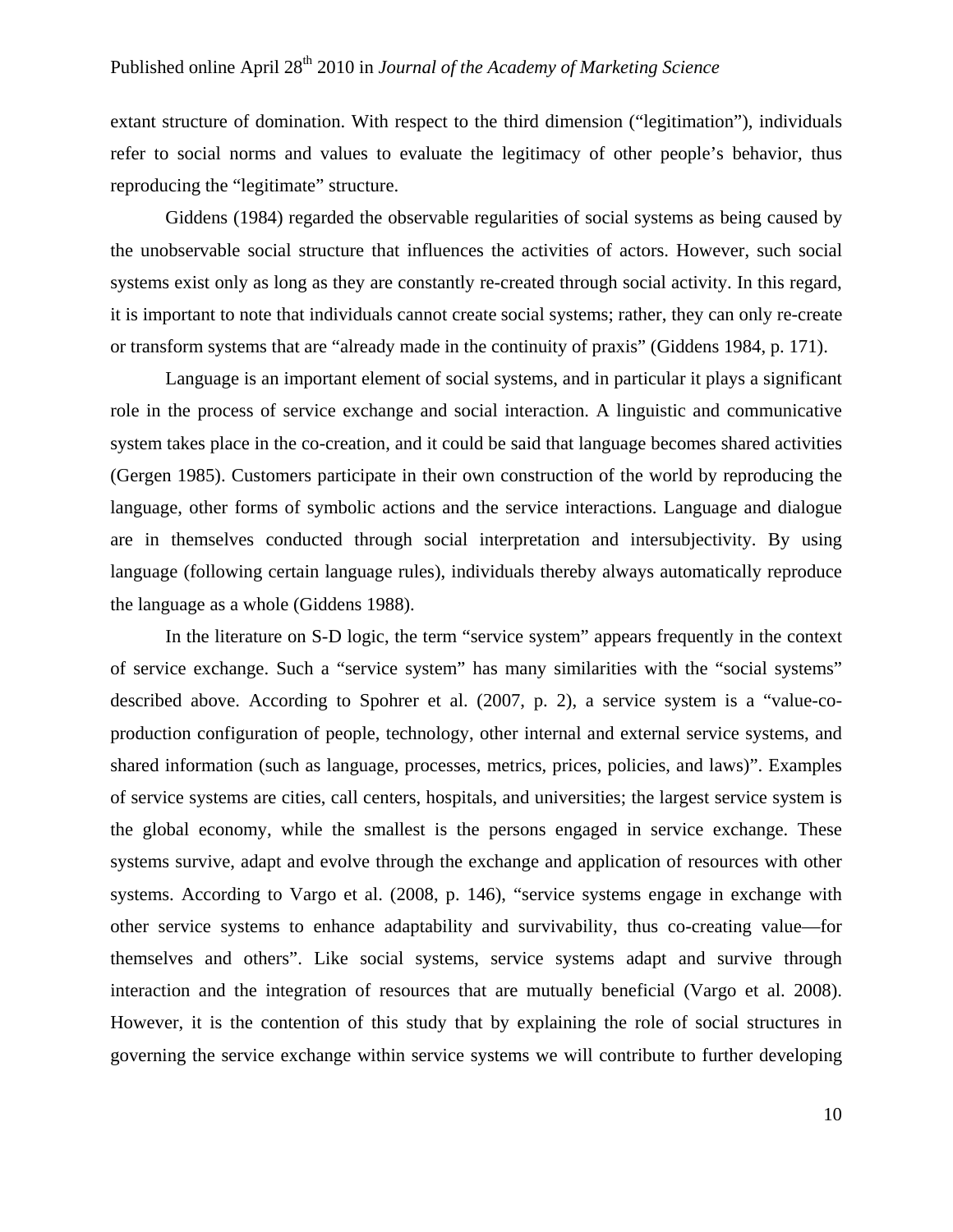S-D logic in general and deepening the understanding of service exchange and value co-creation in particular.

#### *Social positions and roles*

A social position is an arrangement consisting of a set of roles that define the expected and actual behaviors of persons within a social system (Merton 1957; Schooler 1996). In addition to the implied roles, a position determines who or what is connected to the actor who occupies the position. In terms of service provision, the concept of "position" provides an indication of the positions that are designed for the customer within the provider's service system, and the roles that the customer is willing and able to take within the provider's social system. As Grönroos (1994) has noted, all exchanges and social interactions create certain positions for the actors within a network. According to Lusch et al. (2006), marketers have traditionally positioned themselves as being responsible for disposing of the output side of the firm. In contrast, S-D logic suggests that the best way to achieve the desirable position of offering efficient and effective marketplace solutions (Hunt 2000) is through *collaborative competence*, which enables a provider to adapt to dynamic and complex environments by absorbing knowledge from the environment, customers and value networks (Lusch et al. 2007). As noted above, S-D logic holds that a provider cannot create value for the customer; rather, providers can only position themselves through value propositions (Lusch et al. 2008).

The term *role* refers to socially defined expectations of individuals' behaviors in particular social positions (Colton 1987). A role provides an individual with a complex set of identities, which become the source of individual interpretations of social situations (Blumer 1969; Stryker 1967). Position and role are thus closely related; however, a given role can fluctuate with changing social structures (and hence changing expectations), while position is not susceptible to such fluctuations. According to the goods-dominant logic (G-D logic), value is created by the provider and is distributed in the marketplace through the exchange of goods and money. From this perspective, the roles of "producers" and "consumers" are distinct, with value creation being understood as an intrinsic aspect of the role of the provider (Vargo and Lusch 2008c). In contrast, according to S-D logic, the roles of producers and consumers are less distinct; moreover, value is co-created during interactions between providers and beneficiaries through the integration of resources and the application of competencies (Vargo et al. 2008). According to Lusch et al. (2008, p. 6): "The contextual perspective suggests that what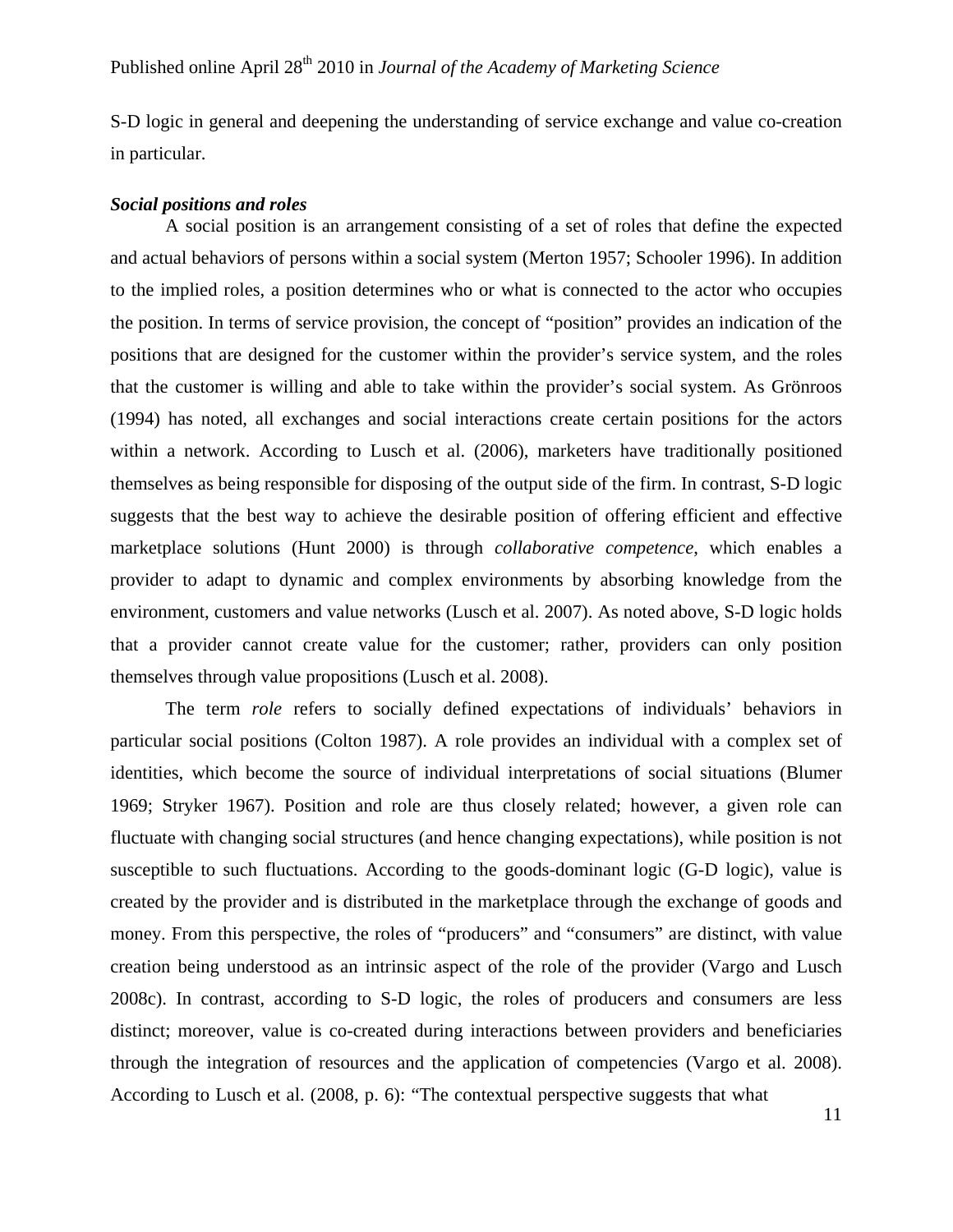firms provide should not be understood in terms of outputs with value, but rather as resource inputs for a continuing value-creation process". Vargo and Lusch (2008a) contended that analysis of value creation in terms of a service system blurs the distinction between the role of the producer and the role of the consumer. According to S-D logic, all economic and social actors adopt the role of resource integrators (Vargo and Lusch 2008a, FP 9), although the customer is the prime integrator of resources, and the role of the provider is to support customers in cocreating value in context. It is the contention of the present study that this process not only involves differing knowledge and skills, but it also involves issues of social positions and roles in service systems.

#### *Interaction/reproduction of social structures*

All social interactions involve symbolic interactions, as individuals attach symbolic meaning to objects, behaviors, themselves, and others (Gopal and Pushkala 2000; Howard 2000; Mead 1934). As Colton (1987, p. 346) observed: "… human society is characterized by the use of symbols and meanings, and … the meanings of various social and non-social objects or symbols are derived through the interaction process". The literature on symbolic interaction has thus focused on how individuals interpret and make sense of their own social situations (Fine 1990; Prasad 1993), which is understood as a dynamic and emergent phenomenon derived from actual interaction processes (Gopal and Pushkala 2000; Schutz 1967). In terms of marketing, Flint (2006) has utilized symbolic interaction to analyze how customers generate value perceptions. According to this analysis, value is not static; rather, as customers engage in social interactions, value "emerges and morphs over time for individual customers" (Flint 2006, p. 356). Social situations, or moments of truth, are created by actors (Normann 1984) during social interactions. When customers or other actors are initiating interaction and co-creation, social construction theories emphasize that language is an important element of social structures. Abstracting from this, we can argue that communication is the core of social interaction and is a vital function in the transfer of information between the provider and the customer, as well as between customers. In summary, when customers and providers interact, they do so on the understanding that their respective perceptions of reality are related. Acting upon this understanding, their shared knowledge of reality becomes reinforced.

Social interactions are learned and are reproduced in social structures. Social interactions embed triggers that give direction to customers, employees, or other actors, and may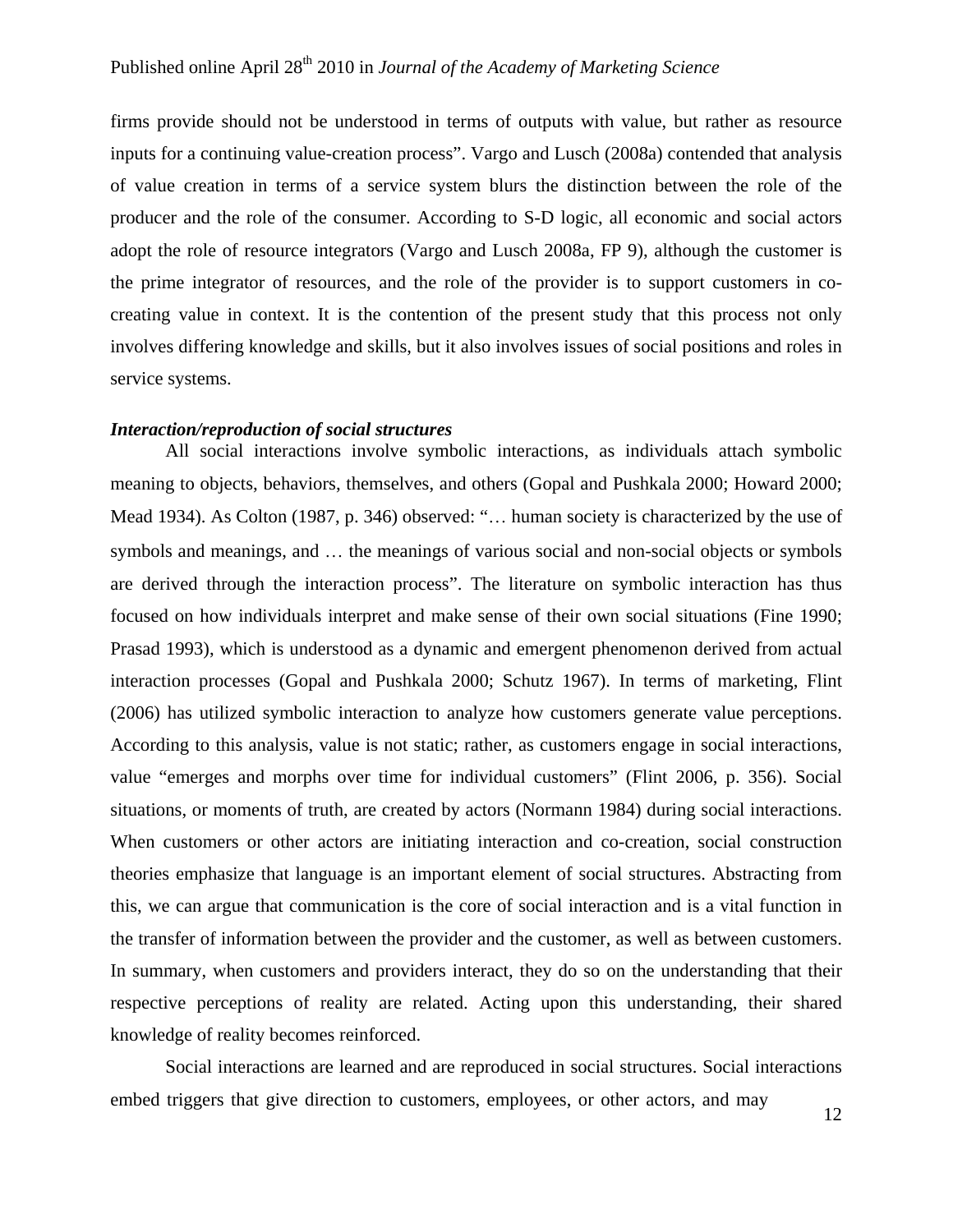thus have a major impact on co-creation of service and value-in-context. Based on social structures, interaction, and the continuous reproduction of social structures, it is possible to understand the social reality. Individuals interact within social systems influenced by social structures, and reproduce social systems. The term *reproduction* refers to the perpetuation of a social system through processes of renewal (Lockwood 1998). Harris and Young (1981, p. 113) have referred to "the overall reproduction of a particular social formation", while Edholm et al. (1977, p. 105) have noted that the structure of the relationships among the actors "… have to be reproduced in order that social reproduction as a whole can take place". Beneria (1979, p. 206) adopted a resource-based view of social reproduction by pointing out that it implies the "transmission of control of resources from one generation to the next". The implication of such notions of social reproduction is that social structures are both the conditions and the consequences of social interaction. Berger and Luckman (1967) argued that actors who interact in a social system form "mental models" of each other's behaviors; over time, these models eventually become habituated into reciprocal roles that the actors play out in relation to each other, thus reproducing and institutionalizing social interactions. In this process of institutionalization, meaning is embedded in the social system and in society in general. According to this view, the individual's values, beliefs and norms regarding reality become embedded in the institutional fabric of society. Social reality and social forces are thus said to be socially constructed. In terms of a service exchange, customers and providers draw upon the rules and resources (social structure) that enable and constrain mutual service provision. They thus draw upon a social structure, which they effectively reproduce in their service exchange. This process ensures the reproduction—and sometimes the transformation—of the relationship as part of the social system, across time and space.

#### *Summary of application of social construction theories to S-D logic*

Figure 1 illustrates how current thinking on S-D logic (especially with regard to service exchange and value co-creation) can be expanded by incorporating aspects of Giddens' (1984) structuration theory, thus placing service exchange, service systems, and value configuration in the wider social context.

At the center of Figure 1, the service exchange takes place between two parties ("customer" and "provider"), who are both resource integrators and beneficiaries of the exchange. This service exchange takes place in a wider value-configuration space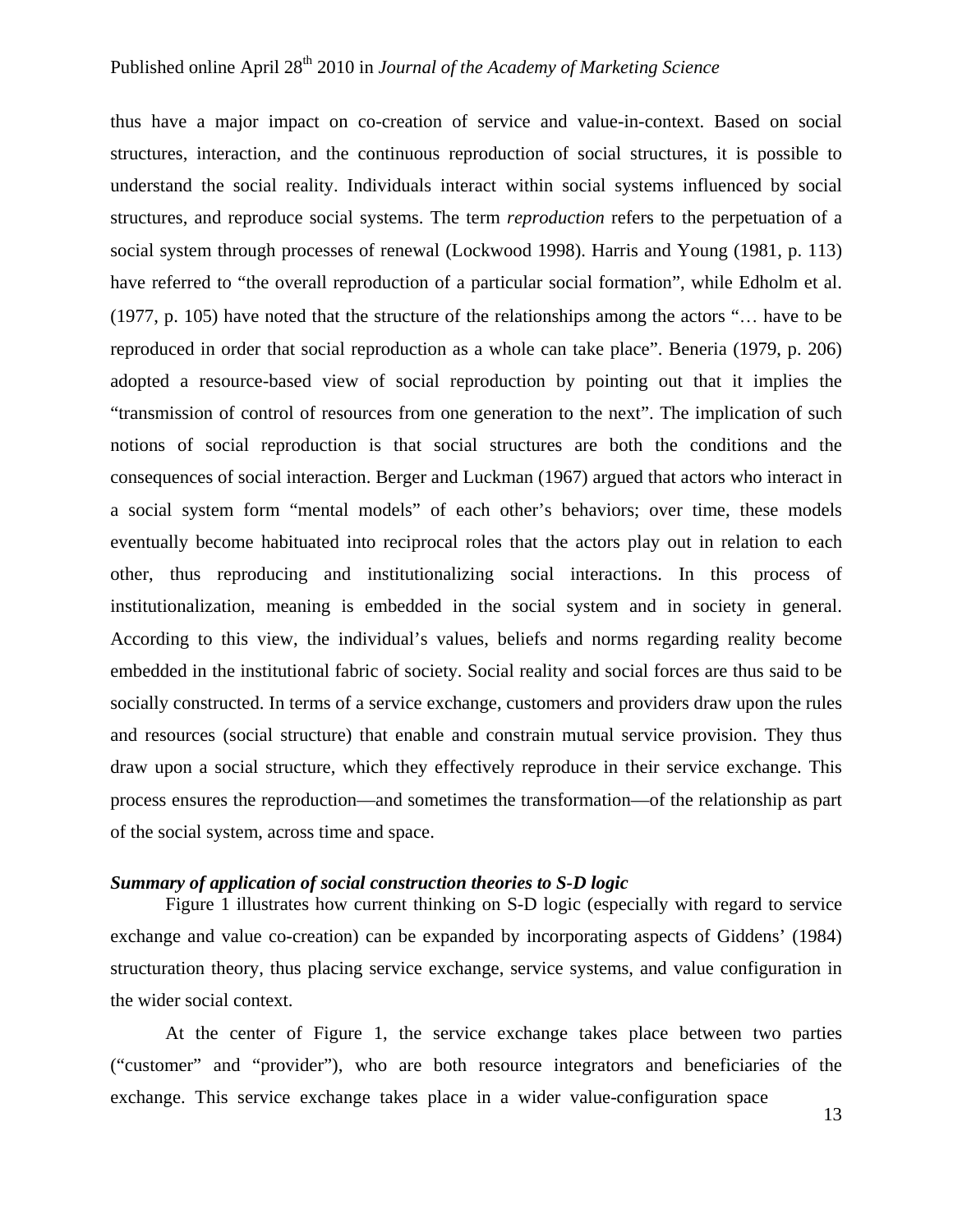because both parties are also involved in wider networks. These networks, and the beneficiaries themselves, can be understood as service systems that "survive, adapt, and evolve through exchange and application of resources—particularly knowledge and skills—with other systems" (Vargo et al. 2008, p. 146).

The dashed ellipses in Figure 1 (around all the service systems and the service exchange) indicates that the service exchange between the beneficiaries and the service systems are not separated from, but always embedded in, a wider social system that has an impact on them. Functional social systems are characterized by having social structures with clear purpose (meaning), role clarity (control), and transparency (moral rules) (Giddens 1984).

During mutual service provision, all value co-creating actors draw upon a functional service system in general, and upon rules and resources (that is, social structures) in particular, which enable and constrain the service exchange (illustrated by the dotted arrow emanating from "service structure"). This process then ensures the reproduction (and sometimes the transformation) of the social structure (illustrated by the dotted arrow emanating from "service exchange"). The arrows emanating from "service exchange" and "social structure" are dotted, as well as the square around "social structure" to indicate that both the structuration process and the social structures are unobservable**.**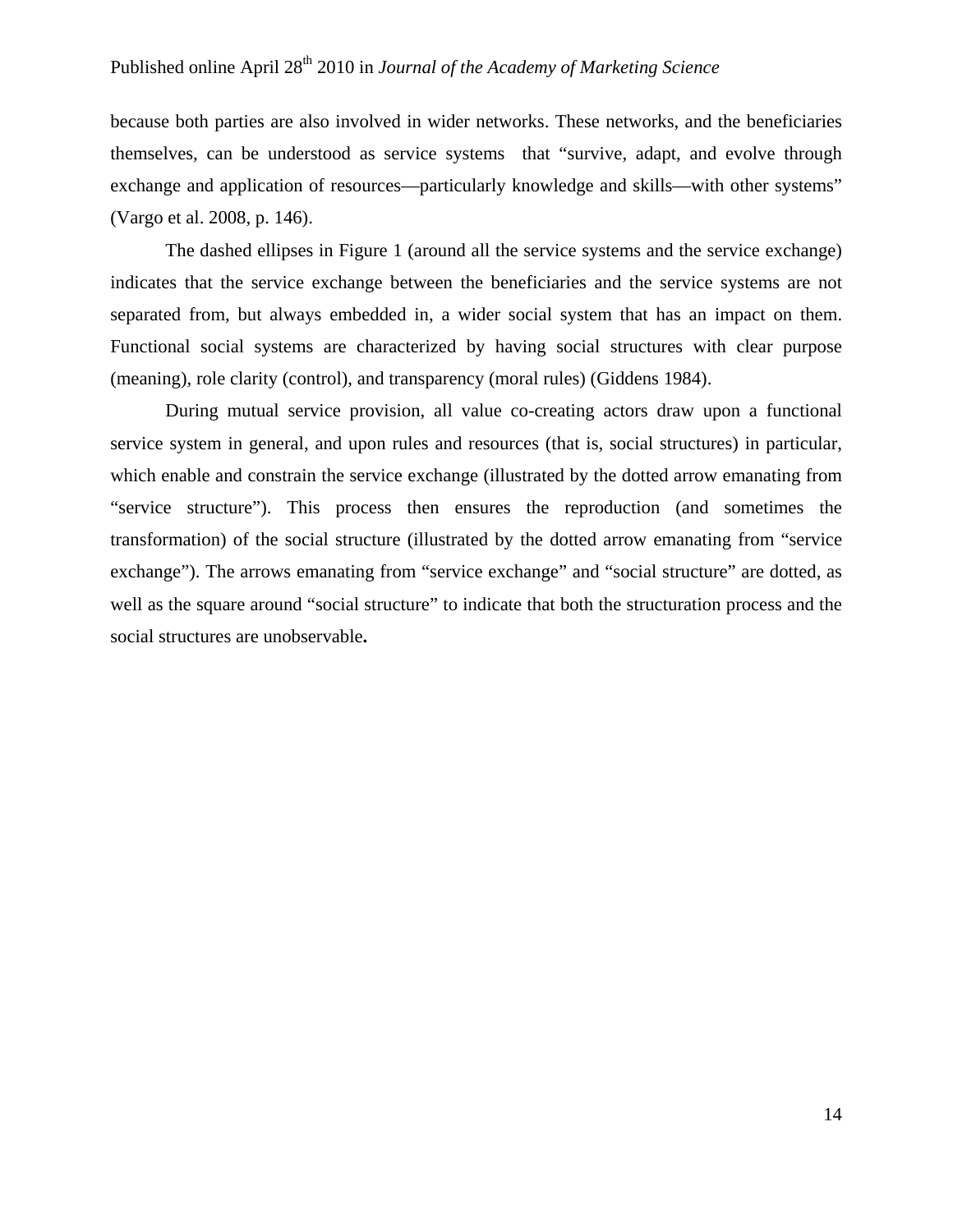

**Figure 1 Expansion of S-D logic by incorporation of social structure and service/social systems (adapted from Vargo (2009b, 2009a)).** 

## **PROPOSITIONS FOR APPLYING KEY CONCEPTS FROM SOCIAL CONSTRUCTION THEORIES TO SD LOGIC**

Four propositions are suggested for applying key concepts from social construction theories to S-D logic. Each of these propositions is discussed in more detail below.

## **Proposition 1: Value has a collective and intersubjective dimension and should be understood as valueinsocialcontext**

Vargo (2008) suggested that the term "value-in-use" should be replaced by the term "value-in-context", to reflect the fact that value is interactive, relativistic, and meaning-laden in a given context. However, despite this recognition of the contextual nature of value, the literature on S-D logic may be further developed by paying explicit attention to the social structures, systems and social forces that have a major impact on such value-in-context. The present study thus contends that "context" includes more than the resources that have been the focus of much of the literature on S-D logic. In other words, resources themselves should be understood as social constructions. Moreover, the actors involved in a service exchange use these resources within a social system. In short, social forces have a major impact on value co-creation, and on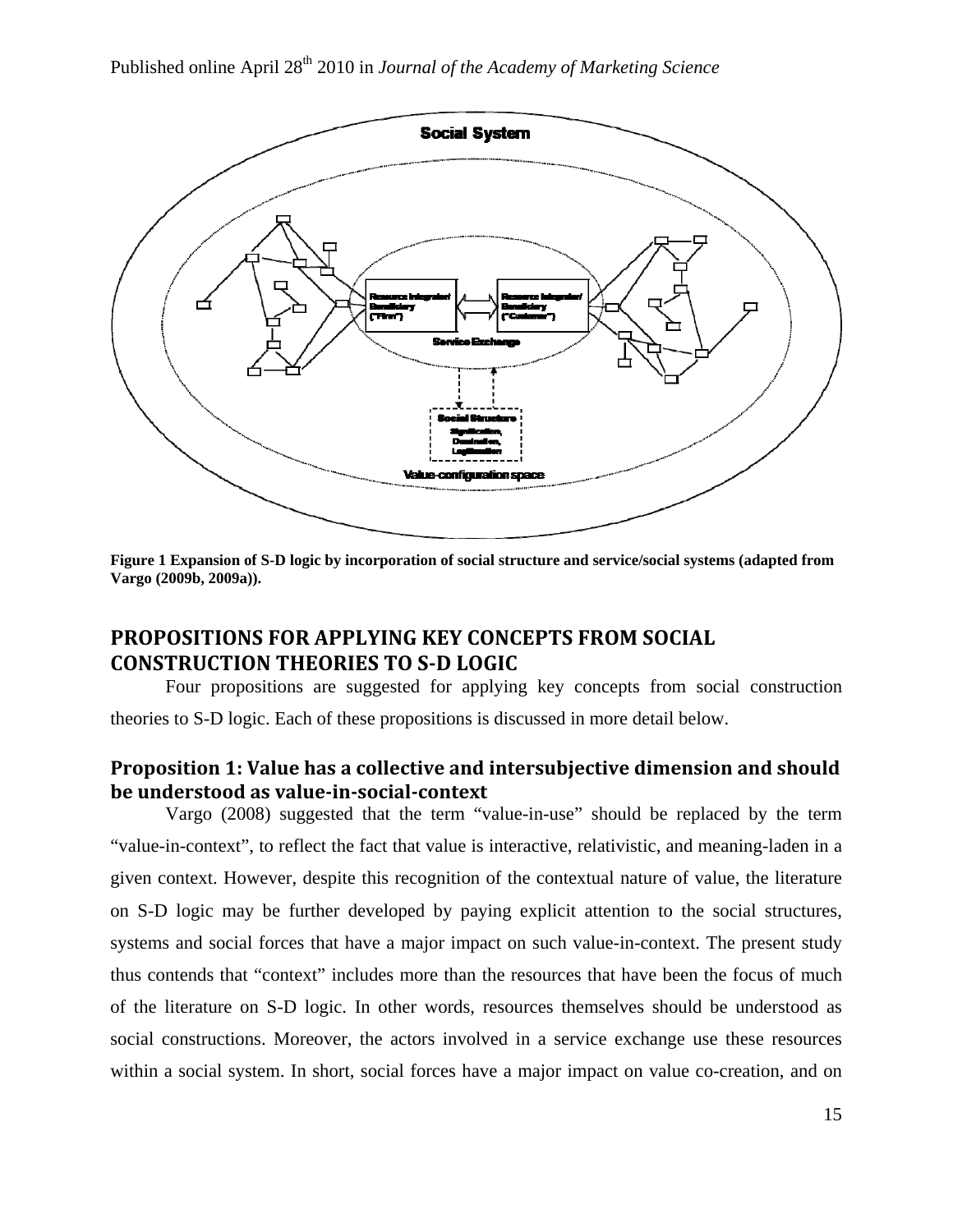how value is defined and perceived.

According to social construction theories, the customers involved in the social exchange process are active in creating meaning (and thus value) from the process (Cheung 1997). Social construction theories thus contend that identical interactions between a customer and a provider might imply different social and personal meanings, depending on how such meanings are defined and understood in different social systems. The term "value-in-context" thus refers to a multifaceted phenomenon that is uniquely and socially constructed between particular actors, including how value is perceived. Nevertheless, the existence of social structures and systems means that individual customers have many things in common, and they are often guided by similar social forces. In some instances, collective social forces will play a dominant role, but in other instances individual needs, preferences, habits and values will exert a strong influence during service exchange and value co-creation.

In this regard, Deighton and Grayson (1995), taking a social construction theories approach, have contended that the value of products depends upon the degree of social consensus about such value. According to this view, value is not only determined by individual perceptions of value-in-use, but also by wider social perceptions. The present study therefore contends that value-in-context should be understood as value-in-*social*-context. This perspective recognizes that an individual's value perceptions are, at least in part, dependent on the relative position of the individual within the wider social context. For example, a person living in a village will accord greater value to a small car if no one else in the village has a car than if everyone else in the village possesses a large car (Alvesson 1994). In contrast, some service experiences (such as concerts or football games) might be considered more valuable when shared with a large number of other people. The notion of value-in-social-context is also apparent in the case of people valuing certain luxury items because other people desire them, but cannot afford them. The wider social context again influences the value perceptions of customers (value-in-social-context). In summary, customers always compare themselves with others, and value perceptions are therefore always relative. As Ariely (2008, p. 3) observed: "Most people don't know what they want until they see it in context … Everything is relative".

How can these new insights help organizations? Let us illustrate with an example from the performing arts industry. Theaters and the performing arts in general, are guided by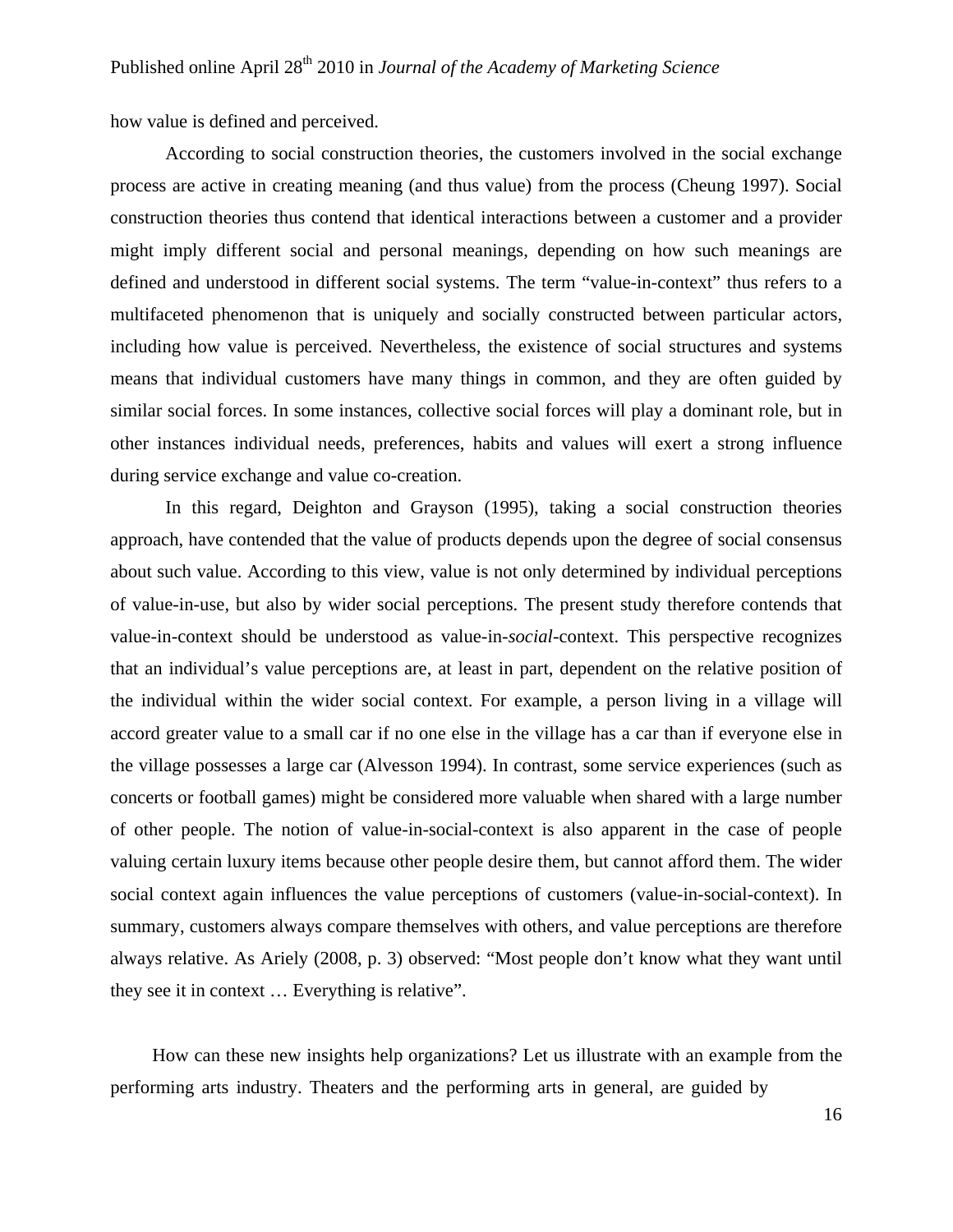social norms and values that have an impact on how theater productions are performed. They need to reflect current trends, lifestyles, needs, preferences and interests of both existing and potential audiences (Scheff Bernstein 2007). However, at the same time, performing arts organizations are also expected to challenge established social norms. This leads to the questions: What, then, constitutes good art or a good performance? What is value in such a (social) context, and how is it co-created and with whom? We argue that these questions cannot be dealt with if we only consider operand and operant resources; we also need to pay attention to, and develop a deeper understanding of, the structural dimensions in social systems (meaning, control and moral rules) and other actors in the surrounding social system. Social structures and actors, positions and roles are an important frame of reference, and the social context shapes the social system in which performing artists interact with their audiences and create experiences that touch them. Individual opinions may deviate from those of the majority, but the collective view often has a major influence on the development of what we, as individuals, perceive and communicate as good art. This illustrates that societal norms, values and habits should be considered in order to understand what is shaping various actors' value perceptions as a basis for developing and managing value propositions, resource configuration as well as S-D logic informed marketing decisions.

#### *Directions for further research*

The principal research implication of the proposition that *value should be understood as value-in-social-context* is that more empirical studies are required on how service structures and systems form the basis for value co-creation in different social contexts, both at the collective and individual level. Empirical studies are also required on how value is perceived by different customers in different service contexts. For this purpose, researchers could seek to replicate the experiments conducted by behavioral economists, such as Ariely (2008), which revealed the importance of the context on decision-making and value perceptions in various marketing settings.

## **Proposition 2: The way in which resources are assessed depends on the social context**

Goods-dominant logic views the producer as the creator of value, and the customer as a user or destroyer of value, while S-D logic views both parties as resource integrators (FP 9) who jointly co-create value (FP 6). Although S-D logic emphasizes the primacy of operant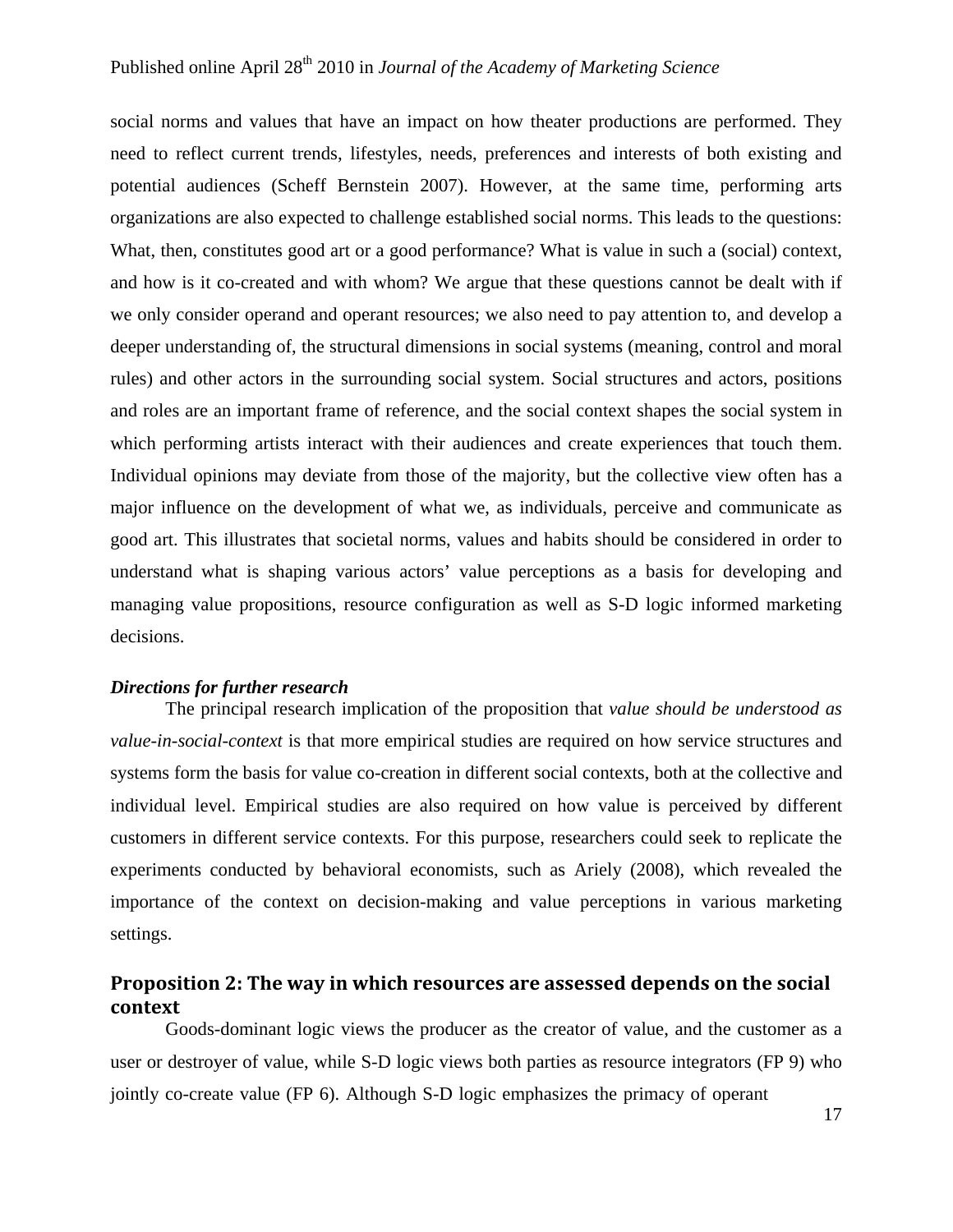resources as the fundamental source of competitive advantage (Lusch et al. 2007), resources are valuable only within particular social contexts. Such human resources are always embedded in socially constructed systems, and different customers do not necessarily use and assess resources or configurations of resources in the same way.

In designing the best service systems for service exchange, it is therefore necessary to pay attention to the actors' positions, roles and social interactions within social structures when designing resource constellations to realize value propositions. The customer's position within a social system, their role, their way of interacting, and the language used all represent resources, and these should be included when designing resource constellations to facilitate the realization of value propositions. For example, passengers in an aircraft are more likely to rely on information announced by the captain than on the same information provided by a cabin attendant; in other words, the provider's position within a professional group determines the meaning and value accorded to the service.

#### *Directions for further research*

The principal research implication of the proposition is that *resources are assessed on the basis of value in a social context* is that empirical studies are required in which value is cocreated through the utilization of resources are examined in a variety of social contexts. For example, healthcare resources could be assessed by people representing different socio-cultural groups with a variety of positions, roles and knowledge about the healthcare system. Such a study could assess similarities and differences with regard to how different customers utilize their own resources, and how they assess the resources of the healthcare system. The outcome of such a study could be used to improve the design of healthcare processes that ensure more effective resources utilization. For example, it could help in tailoring patient information for different target groups.

#### **Proposition 3: Service exchange and value cocreation can be asymmetric**

S-D logic emphasizes mutual service provision and value co-creation for the benefit of the actors involved (Vargo and Lusch 2008b). These benefits are not at all times shared equally as the social consensus in the marketplace is always a *compromise* between what the customer wants, what the company wants, and what the institutionalized reality allows (Deighton and Grayson 1995). Peñaloza and Venkatesh (2006) have described this phenomenon in terms of the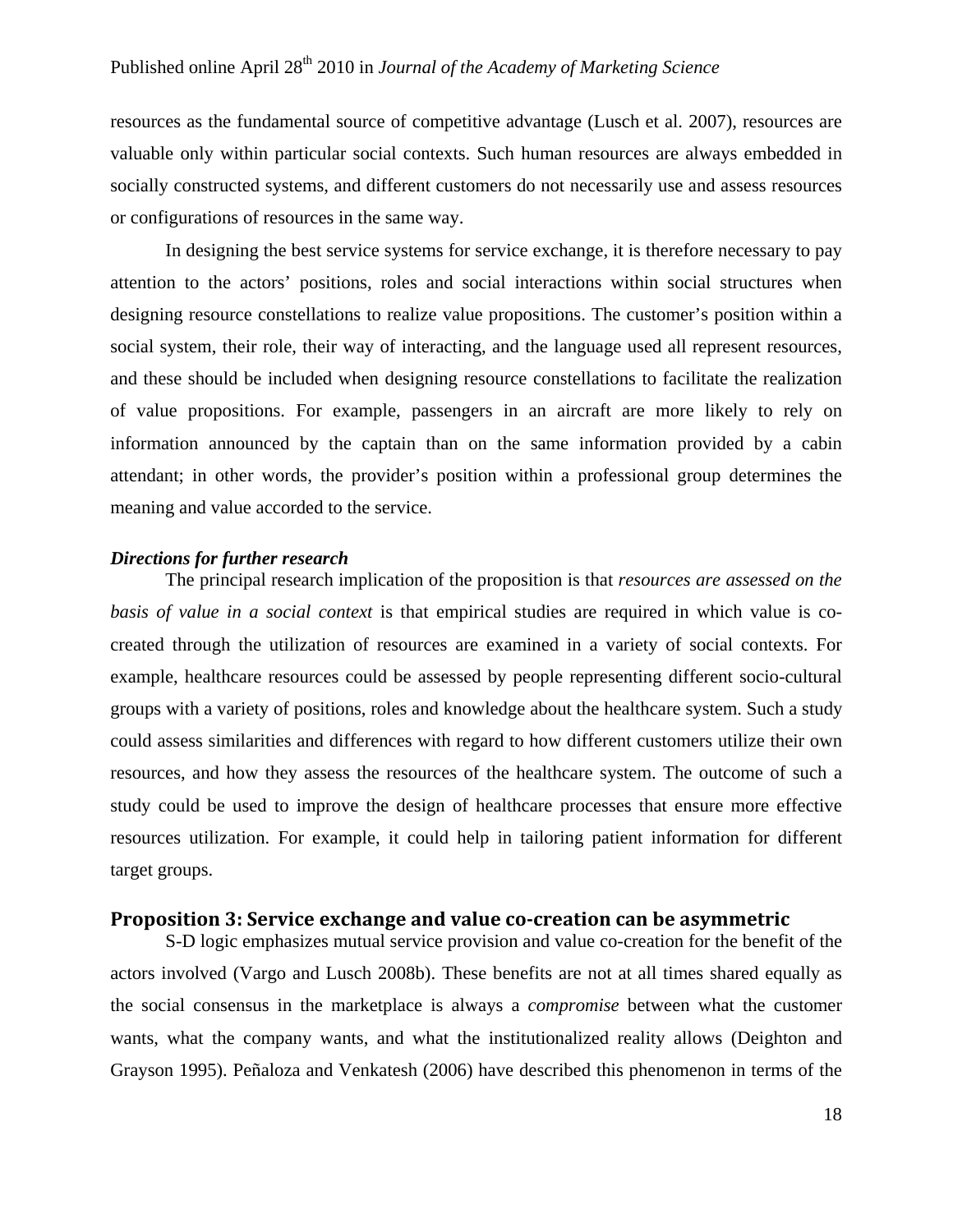power relationships that exist among the various actors involved (customers, companies, and perhaps consumer groups). In particular, some individuals can be expected to behave opportunistically in any economic interaction that involves asymmetrically distributed information (Williamson 1973). Utilizing social construction theories, Deighton and Grayson (1995) contended that transactions can be arranged on a continuum: from trade with mutual gain, to persuasion, to fraud, and ultimately to theft by force. Deighton and Grayson (1995) also noted that ambiguity and asymmetry are important elements in "seduction", which they defined as the transformation of a customer's initial resistance to a course of action. Indeed, Deighton and Grayson (1995) contended that, without ambiguity, marketing has no role to play. The contrasting positions of the company and the customer (i.e., the company's profit seeking motive versus the customer's desire for fair value for money) may make service exchanges with fair gains for both parties difficult to achieve, especially if companies have information that customers do not have access to (information asymmetry). This may be illustrated with an example from a company that we are familiar with that sells branded stockings. This company decided to price stockings of the same quality according to the perceived luxury of the box: the stockings packaged in the more luxurious looking box were considerably more expensive for customers to buy than those in the regular box. Given that the company's production costs for the stockings in each box were the same, and that it was only slightly more costly to produce the luxury box than to produce the regular version, the company's profits attributable to the stockings in the luxury box were significantly higher than the profits on the stockings in the regular box. This example illustrates how companies can use information asymmetry to their advantage. If customers knew that the significantly higher retail price that they paid for the stockings in the luxury box was not an accurate or proportionate reflection of the higher production costs of the luxury packaging, then they may have reconsidered their purchase decision. In other words, customers may perceive the luxury box to be more valuable than might be implied in the production costs.

Customers' value perceptions are also (subconsciously) influenced by the way companies present alternative offerings in a certain (social) context. For example, restaurants often deliberately include an entrée with a very high price in their menus, well aware that few people will buy it. This offering, however, provides a comparison and decision context that makes customers then confidently choose (Ariely, 2008).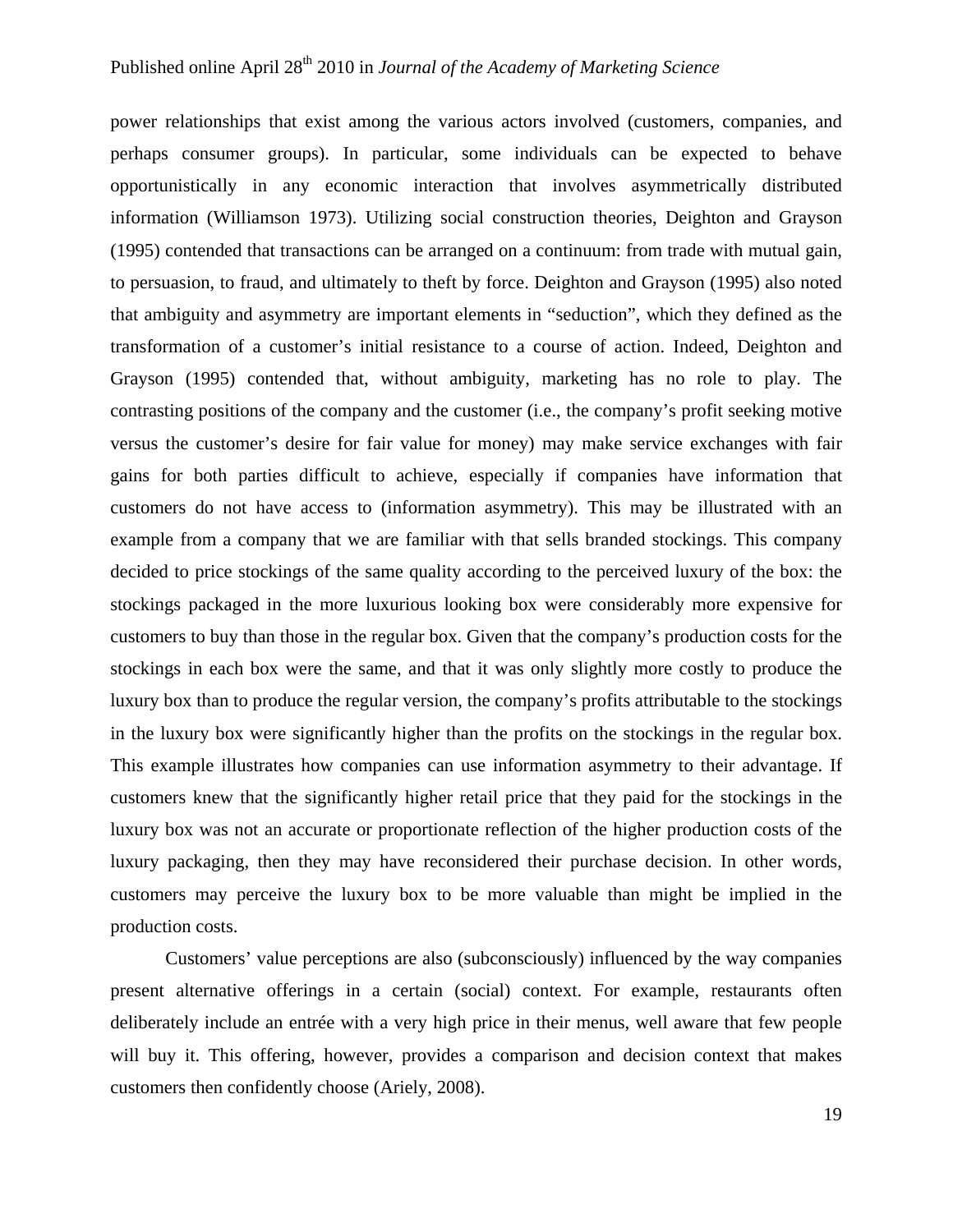The examples show the role information asymmetry plays for customers' value perceptions and behaviors. S-D logic informed marketers should be able to make better decisions, also in specific areas such as pricing, resulting in more favorable customer experiences and higher profitability for the company in the long term as customers may find out about companies' deceptive strategies and then may decide to switch to another company.

#### *Directions for further research*

The research implication of the proposition that *service exchange and value co-creation can be asymmetric* is that empirical research should pay more attention to issues of power and information asymmetries, including such phenomena as opportunism, deception, persuasion and seduction. Future research could focus on how power relationships influence service exchange and value co-creation, and how various actors perceive the value being created in the service exchange. Concepts such as role conflict and role ambiguity (House and Rizzo 1972; Kahn et al. 1964) should also be taken into account within S-D logic. For example, service personnel can be faced with situations in which it is difficult to facilitate a mutually beneficial service exchange, because specific customer demands (for example, a desire for specific customization) contradict the company's rules and regulations. These conflicting demands can then cause role conflict for employees (Wetzels et al. 1999), which can in turn lead to employee burnout tendencies (Singh and Goolsby 1995).

## **Proposition 4: Service exchanges and actors' roles are dynamic in adaptive service systems**

According to S-D logic, the co-creation of value is inherently relational. In this regard, social construction theories can enhance understanding of service exchange and value cocreation, since it holds that all roles, positions, structures, systems and social interactions are dynamic in nature. Thus, incorporating Giddens' (1984) structuration theory, this means that all service systems are also always being continuously reproduced, and sometimes modified, through service exchange. Customers' experiences of several service exchanges will, over time, influence their perceptions and expectations of service value, and how they should exercise their role as cocreators of value. They thus develop a deeper understanding of service provision, while internalizing the social systems in which they are embedded. The position, role and interactions of customers within various social systems can have a major impact on the development of their operant resources, and on their ability to use operand resources during value co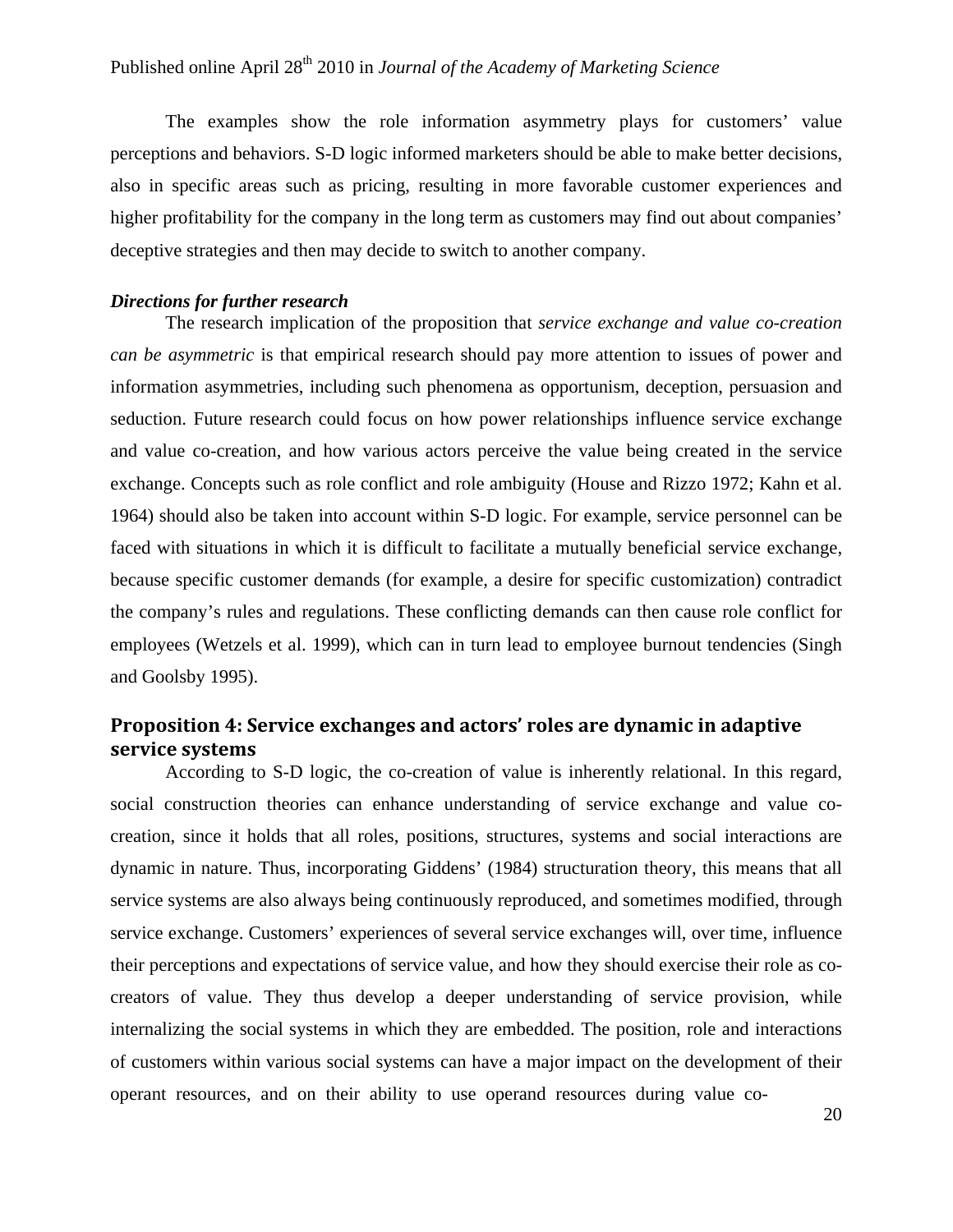creation. Moreover, to facilitate fruitful developments in their customers' positions and roles, other actors (especially front-line employees) might have to change their roles.

Although S-D logic does focus on dynamics, evolutionary development, and the emergence of complex adaptive systems (Vargo and Lusch 2004), further elaboration of this aspect of the conceptualization of S-D logic may contribute to the understanding of the mechanisms in value co-creation (Merz et al. 2009). S-D logic has introduced the notion of "adaptive competence" (Lusch et al. 2007; Vargo et al. 2008)—which refers to the ability of an organization to adjust to changing circumstances in its environment. It is of interest to further investigate the role of the social systems and social structures in this adaptation. In this regard, it is noteworthy that customers, employees, and other actors are increasingly interacting, innovating, and learning through the technologies and systems of social media such as Facebook and YouTube. This phenomenon has changed the social reality of customers, and it will consequently have a major impact on the evolution of dynamic service systems. In the current Web 2.0 era, customers are not only passively using, but also actively creating and sharing, web content, and they thus not only co-create but also co-produce value and shape service as well as social systems. Organizations will have to adapt to—and ideally pro-actively influence—this new social reality if they want to be able to continue to understand and manage service exchanges and co-creation of value with their customers in the future. In particular, the so-called "word of mouse" (Breazeale 2009) will become increasingly important in marketing, as has been shown recently for example by the media attention created by the YouTube video "United breaks guitars". This video has been watched by over 8.million users and is a major PR disaster for United Airlines. In the video, a customer, who happens to be a musician, performs a song in which he complains about baggage handlers destroying his Taylor guitar, and United Airlines not being willing to listen and compensate him for the costs he incurred.

#### *Directions for further research*

The research implication of the proposition that *service exchanges and actors' roles are dynamic in adaptive, value creating service systems* is that future research should specifically explore the impact that social media have on customers, other operant and operand resources, and how companies can adapt to, and pro-actively influence, changing social realities. In particular, future studies should focus on how younger customers who are growing up with these new social media, use, share, and create web content in social (service) networks and interact with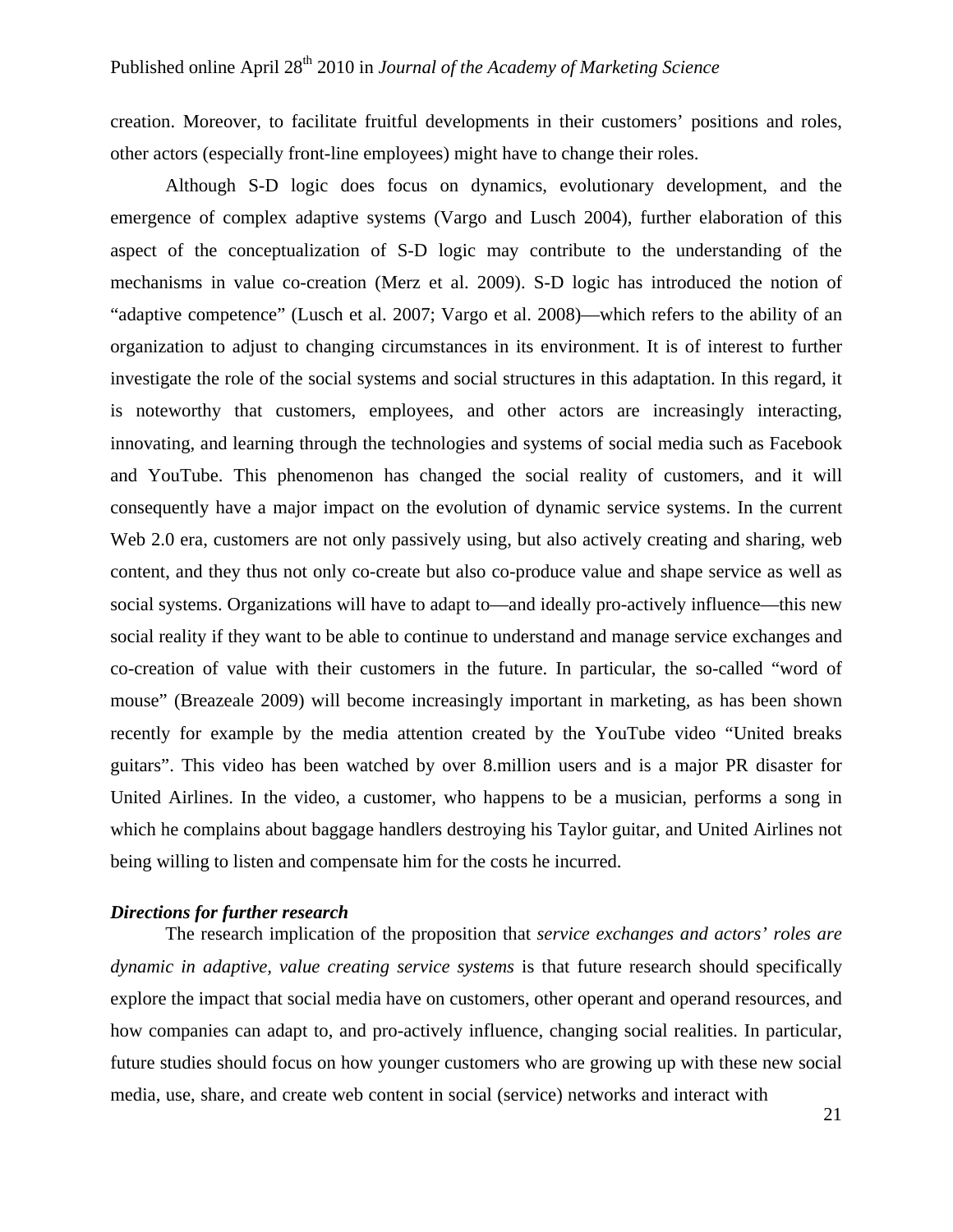other users and companies. Other studies could examine how changes in the macro-environment (such as new laws and regulations) affect service systems and actors. An example would be deregulation or re-regulation of the telecommunications sector. Deregulation, for example, would most likely result in changes in service systems, such as increased service innovations, more competition and more choices for customers.

#### **CONCLUSIONS AND FUTURE RESEARCH**

The aim of this exploratory, conceptual study was to expand the understanding of S-D logic (especially the concepts of service exchange and value co-creation) by the incorporation of key concepts from social construction theories (social structures and systems, roles, positions, interaction, and reproduction). Although the study presents no empirical analysis, illustrative empirical examples have been provided to demonstrate some of the implications of the extended framework of service exchange and value-in-social-context.

The study makes three specific contributions to the literature on S-D logic. First, the introduction of the concepts of social structures and social systems can enhance understanding of the mechanisms of service exchange and value co-creation. The study has paid attention to the actors' positions and roles in dynamic social systems, and how these are influenced by the dimensions of social structures: (1) meaning (signification); (2) control (domination); and (3) morality (legitimation) (Giddens 1984). Social structures are expressed through the norms, values and ethical standards that guide what is acceptable and unacceptable during interactions between individuals, which has implications for service exchange and value co-creation.

Second, the study has suggested four propositions for applying key concepts from social construction theories to S-D logic in general, and service exchange and value co-creation in particular:

The first proposition was that value has a collective and intersubjective dimension and should be understood as value-in-social-context. The study has shown that value co-creation and value perceptions cannot be fully understood unless due attention is paid to the positions and roles of the actors involved. It is also apparent that "context" includes more than resources *per se*; rather, actors utilize resources within a social system in various ways, and they are influenced by social forces that have an impact on resource assessment, the perception of value, and the process of value co-creation. Although collective social forces often play a dominant role,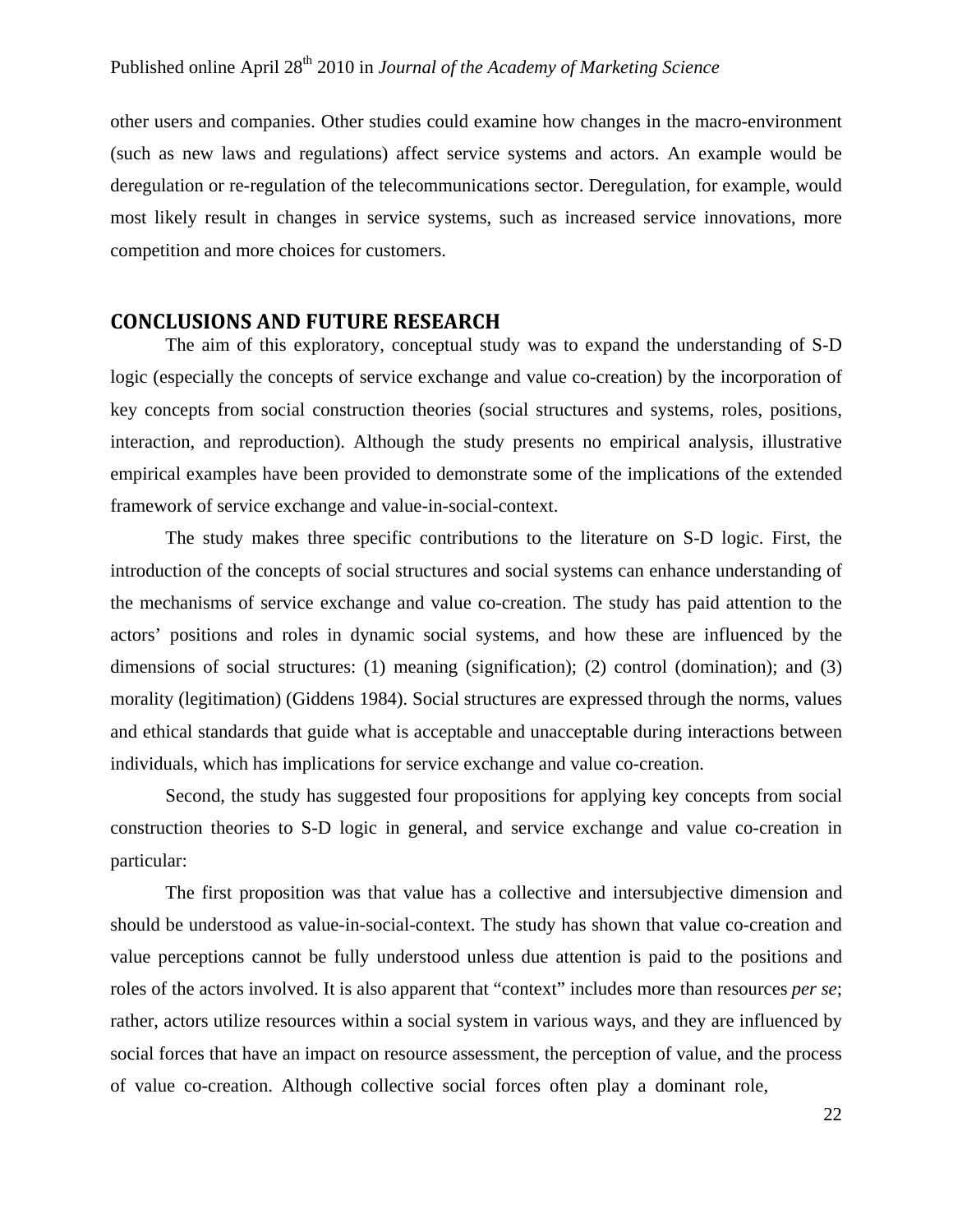individual needs, preferences, habits and values can also have a significant influence, during both service exchange and value co-creation.

The second proposition was that the way in which resources are assessed depends on the social context. S-D logic emphasizes the primacy of the human resources; however, the present study contends that resources become valuable only in the social context of resources in action. The utilization of resources is thus always linked to actors who are embedded in socially constructed systems; moreover, the operant and operand resources that they utilize are also socially constructed. It is thus necessary to pay attention to the actors' positions within social systems, their roles and social interactions with others, and the influences of social structures on service provision.

The third proposition was that service exchange and value-co creation can be asymmetric. Bilateral exchanges with mutual gain are only one form of transaction. More commonly, customers are not fully informed; nor are they necessarily "better off" following the service exchange. Social consensus in the marketplace is always a compromise between what the customers wants, what the provider wants, and what the institutionalized reality allows. The company's motive to achieve profits and the customer's desire for value for money might conflict, thus making service exchanges with mutual gains sometimes difficult to achieve.

The fourth proposition was that service exchanges and actors' roles are dynamic in adaptive service systems. Providers should design service systems that are capable of adapting to the changes induced by customers and other actors within the system, as well as by the social forces outside the system. Customers, employees and other actors interact, innovate, and learn especially through modern IT technologies and systems.

Third, the study has made several constructive suggestions with regard to future studies in this area. It is suggested that future research on S-D logic should focus on various aspects of the social reality (structures, interactions, positions and roles) in which the same service is exchanged. Comparing customers' co-creation processes and value perceptions in different social contexts, by varying customers' positions and roles, will allow the influence of social structures and forces to be explored.

As to future research in general, and empirical studies in particular, we suggest a combination of methods, including experiments, in-depth interviews, case studies, observations, simulations, and a self-reporting, narrative approach through which data is captured by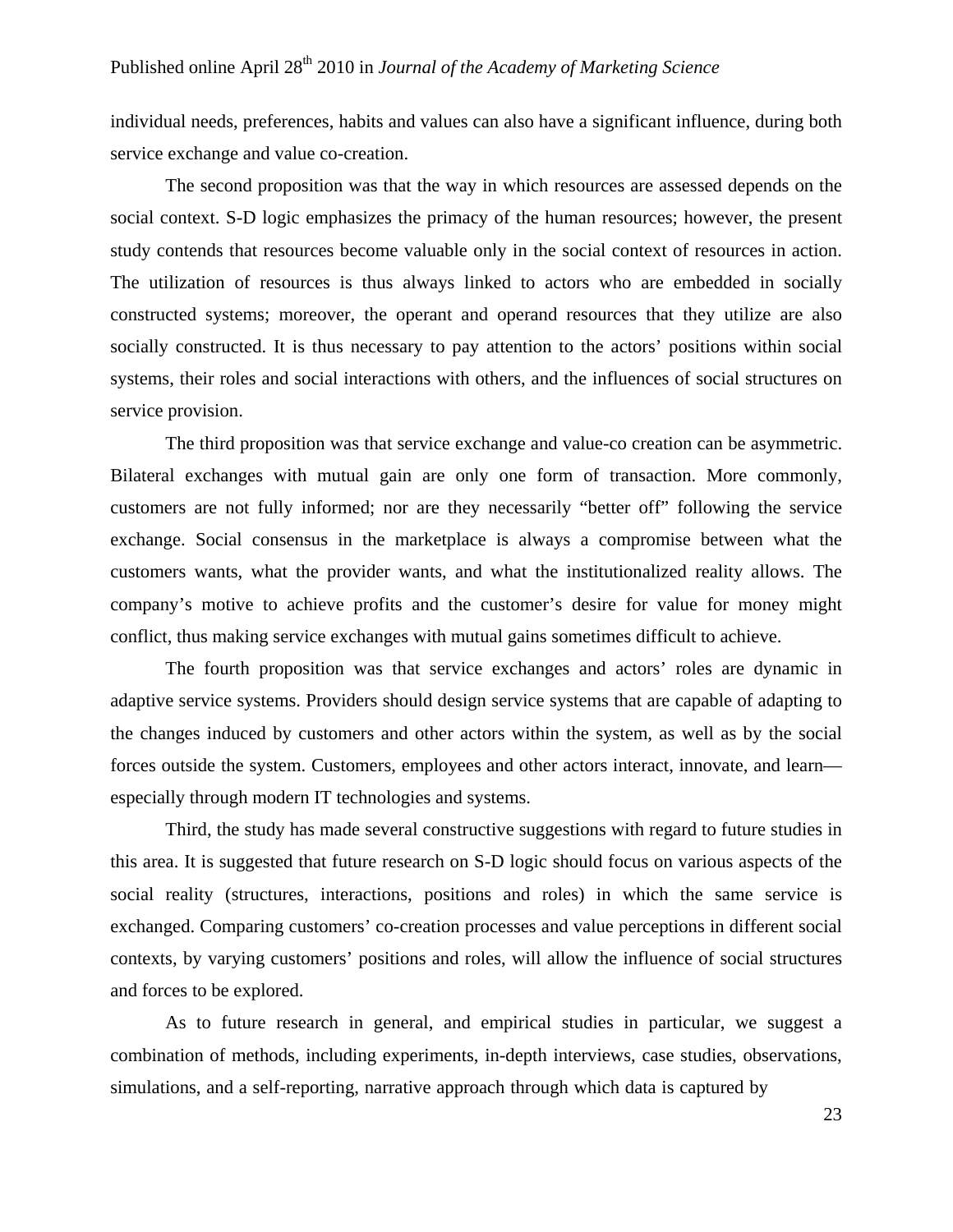customers in situ—i.e., data from customers in their own words, in their own situation, when the service is exchanged and the co-creation of value takes place. Living labs, which is a usercentered open innovation ecosystem, make it possible to create different social and service systems to simulate service exchange and map the mechanisms in value co-creation.

Moreover, researchers, trying to explain phenomena in social groups, still collect data predominately from individuals. This approach, however, excludes the social context from the study in general, and the relationships between all actors involved in particular. By contrast, social network analysis (Granovetter 1973) could offer researchers a well developed technique from sociology that takes the relationships between the actors in the social system as its unit of analysis, and therefore allows researchers to study complex networks. Other useful methods are narratives from the field, the diary method and the critical incident technique.

This paper has focused on the potential contribution of social construction theories in establishing a deeper understanding of service exchange and value co-creation in S-D logic. Other related theories might also have a contribution to make in establishing a better understanding of S-D logic in the future. These include: "marketing and social construction" (see e.g., Hackley 2007); the emerging discourse of "markets-as-practices" (see e.g., Andersson et al. 2008; Kjellberg and Helgesson 2007); and the "sociology of the market" (see e.g., Hacking 1999). Examination of the potential contribution of these theories could facilitate the further evolution of S-D logic, and move it towards a *social-dominant* logic of marketing, in which the exchange of services and the co-creation of value is firmly placed in a social context.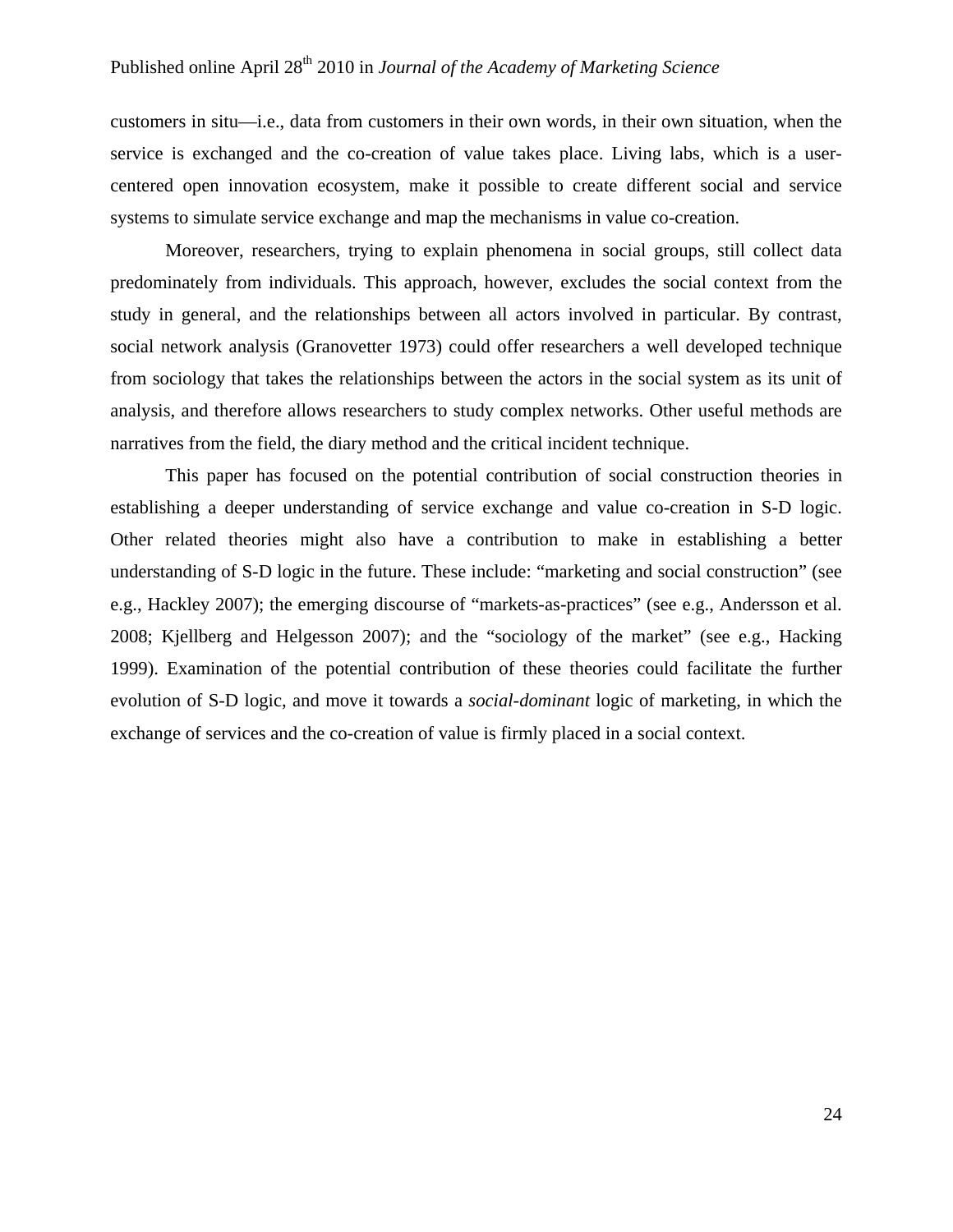## **References**

- Alvesson, M. (1994). Critical theory and consumer marketing. *Scandinavian Journal of Management, 10*(3), 291-313.
- Andersson, P., Aspenberg, K., & Kjellberg, H. (2008). The configuration of actors in market practice. *Marketing Theory, 8*(1), 67-90.
- Archer, M. S. (1995). *Realist social theory: the morphogenetic approach.* Cambridge: Cambridge University Press.
- Ariely, D. (2008). *Predictably irrational: the hidden forces that shape our decisions.* New York: HarperCollins.
- Beneria, L. (1979). Reproduction, production and the sexual division of labour. *Cambridge Journal of Economics, 3*, 203.
- Berger, P. L., & Luckmann, T. (1967). *The social construction of reality: a treatise in the sociology of knowledge.* London: Penguin.
- Blois, K. (2003). B2B 'relationships' a social construction of reality?. *Marketing Theory, 3*(1), 79.
- Blumer, H. (1969). *Symbolic interactionism: perspective and method* Englewood Cliffs, NJ: Prentice Hall.
- Boland, R. (1985). Phenomenology: A Preferred Approach to Research in Information Systems. In E. Mumford et al. (Eds.), *Research Methods in Information Systems* (pp. 193-201). Amsterdam: North-Holland.
- Breazeale, M. (2009). Word of mouse. *International Journal of Market Research, 51*(3), 297- 318.
- Cheung, M. (1997). Social Construction Theory and the Satir Model: Towards a Synthesis. *American Journal of Family Therapy, 25*(4), 331-343.
- Colton, C. W. (1987). Leisure, Recreation, Tourism: A Symbolic Interactionism View. *Annals of Tourism Research, 14*(3), 345-360.
- Deighton, J., & Grayson, K. (1995). Marketing and Seduction: Building Exchange Relationships by Managing Social Consensus. *Journal of Consumer Research, 21*(4), 660-676.
- Edholm, F., Harris, O., & Young, K. (1977). Conceptualising women. *Critique of Anthropology, 3*(9/10), 101-130.
- Fine, G. A. (1990). Symbolic Interaction in the Post-Blumerian Age. In G. Ritzer (Ed.), *Frontiers of Social Theory: The New Synthesis* (pp. 117-157). New York: Columbia University Press).
- Flint, D. J. (2006). Innovation, symbolic interaction and customer valuing: thoughts stemming from a service-dominant logic of marketing. *Marketing Theory, 6*(3), 349-362.
- Gergen, K. J. (1985). The social constructionist movement in modern psychology. *American Psychologist, 40*(3), 266-275.
- Gergen, K. J. (2009). *An invitation to social construction.* London: Sage.
- Gergen, K. J., & Davis, K. E. (1985). *The Social construction of the person.* New York: Springer-Verlag.
- Giddens, A. (1984). *The constitution of society: outline of the theory of structuration.* Cambridge: Polity Press.
- Giddens, A. (1988). *Central Problems in Social Theory.* London: Macmillan.
- Goffman, E. (1963). *Behavior in public places: notes on the social organization of gatherings.* New York: Free Press.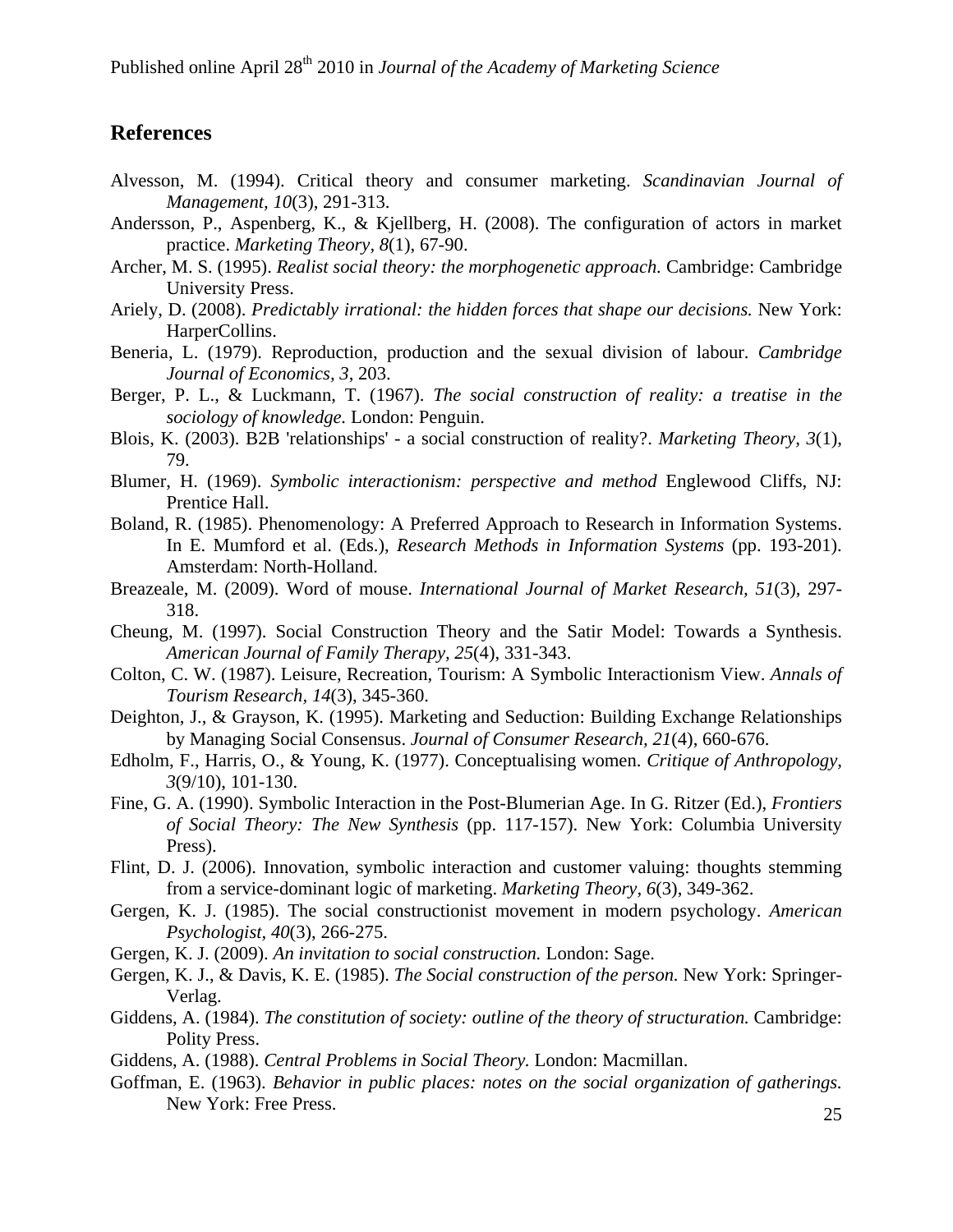- Gopal, A., & Pushkala, P. (2000). Understanding GDSS in Symbolic Context: Shifting the Focus From Technology to Interaction. *MIS Quarterly, 24*(3), 509-546.
- Granovetter, M. (1973). The Strength of Weak Ties. *American Journal of Sociology, 78*(6), 1360- 1380.
- Grewal, R., & Dharwadkar, R. (2002). The Role of the Institutional Environment in Marketing Channels. *Journal of Marketing, 66*(3), 82-97.
- Grönroos, C. (1994). Quo Vadis, Marketing? Toward a Relationship Marketing Paradigm. *Journal of Marketing Management, 10*(5), 347-360.
- Hacking, I. (1999). *The social construction of what?* Cambridge, MA: Harvard University Press.
- Hackley, C. E. (2007). *Marketing and social construction: exploring the rhetorics of managed consumption.* London: Routledge.
- Harris, O., & Young, K. (1981). Engendered structures: some problems in the analysis of reproduction. In J. Kahn & J. Llobera (Eds.), *The Anthropology of Pre-Capitalist Societies.* London: Macmillian.
- Hoffman, L. (1990). Constructing Realities: An Art of Lenses. *Family Process, 29*(1), 1-12.
- Holt, D. B. (1995). How Consumers Consume: A Typology of Consumption. *Journal of Consumer Research, 22*(1), 1-16.
- House, R. J., & Rizzo, J. R. (1972). Role conflict and ambiguity as critical variables in a model of organizational behaviour. *Organizational Behavior and Human Performance, 7*(June), 467-505.
- Howard, J. A. (2000). Social Psychology of Identities. *Annual Review of Sociology, 26*(1), 367- 393.
- Hunt, S. D. (2000). *A general theory of competition: resources, competences, productivity, economic growth.* Thousand Oaks, CA: Sage Publications.
- Hunt, S. D., & Derozier, C. (2004). The normative imperatives of business and marketing strategy: grounding strategy in resource-advantage theory. *Journal of Business & Industrial Marketing, 19*(1), 5-22.
- Kahn, R. L. Wolfe, D. M. Quinn, R. P., & Snoek, J. D. (1964). *Organizational stress: studies in role conflict and ambiguity.* New York: Wiley & Sons.
- Kaplan, B., & Maxwell, J. A. (1994). Qualitative Research Methods for Evaluating Computer Information Systems. In J. G. Anderson, C. E. Aydin, & S. J. Jay (Eds.), *Evaluating Health Care Information Systems: Methods and Applications* (pp. 45-68). Thousand Oaks, CA: Sage.
- Kjellberg, H., & Helgesson, C.-F. (2007). On the nature of markets and their practices. *Marketing Theory, 7*(2), 137-162.
- Levin, J., & Levin, W. C. (1988). *The human puzzle: an introduction to social psychology.* Belmont, CA: Wadsworth Pub. Co.
- Linton, R. (1936). *The study of man: an introduction.* New York: Appleton-Century-Crofts.
- Lockwood, M. (1998). *Fertility and household labour in Tanzania: demography, economy, and society in Rufiji District.* Oxford: Clarendon Press.
- Lusch, R. F., Vargo, S. L., & Malter, A. J. (2006). Marketing as Service-Exchange: Taking a Leadership Role in Global Marketing Management. *Organizational Dynamics, 35*(3), 264-278.
- Lusch, R. F., Vargo, S. L., & O'Brien, M. (2007). Competing through service: Insights from service-dominant logic. *Journal of Retailing, 83*(1), 5-18.
- Lusch, R. F., Vargo, S. L., & Wessels, G. (2008). Toward a conceptual foundation for service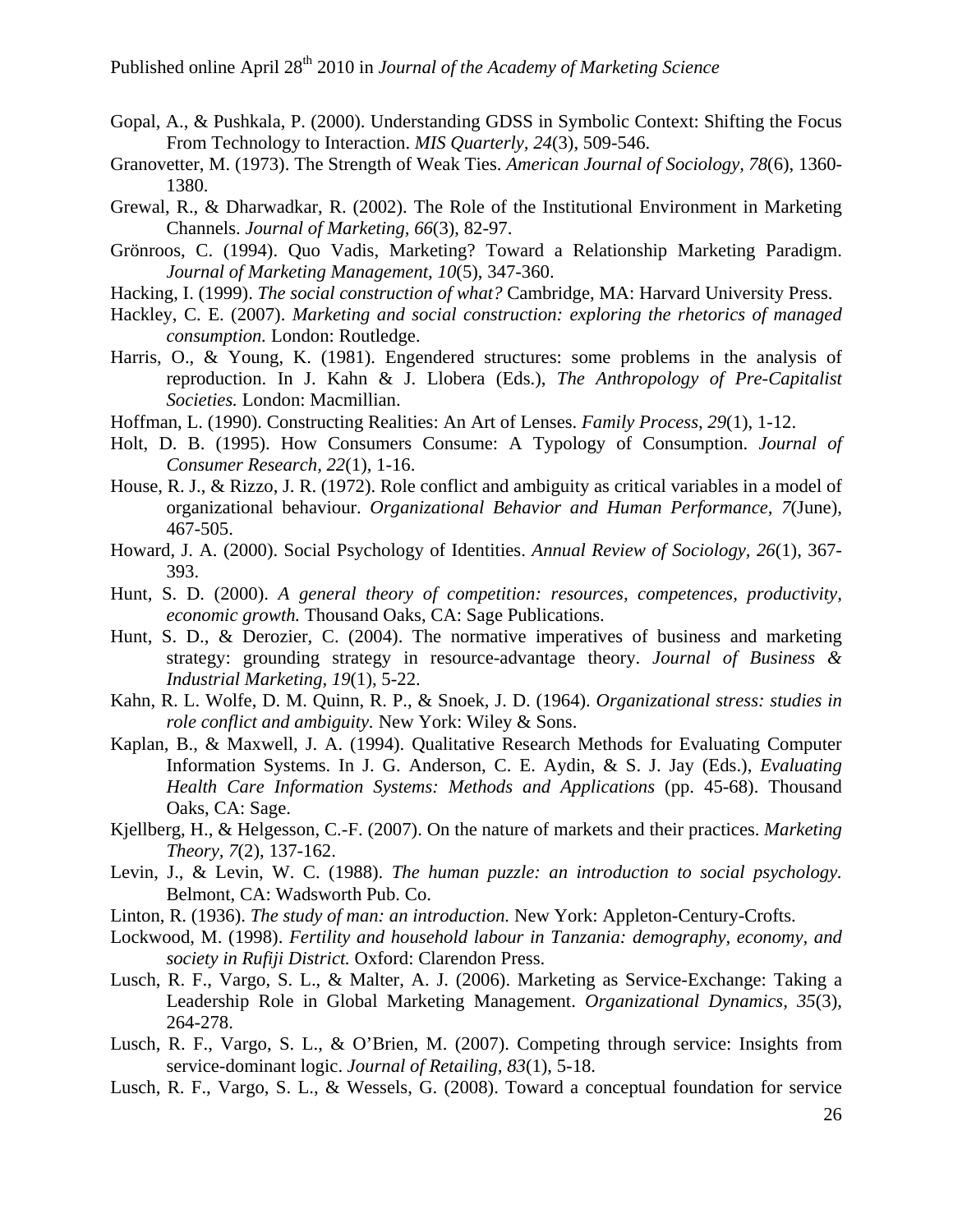science: Contributions from service-dominant logic. *IBM Systems Journal, 47*(1), 5-14.

- Mannheim, K. (1936). *Ideology and Utopia: an introduction to the sociology of knowledge.* London: Routledge & Kegan Paul.
- Mead, G. H. (1934). *Mind, Self and Society.* Chicago: University of Chicago Press.
- Merton, R. K. (1957). *Social theory and social structure.* Glencoe, IL: Free Press.
- Merz, M. A., He, Y., & Vargo, S. L. (2009). The Evolving Brand Logic: A Service-Dominant Logic Perspective. *Journal of the Academy of Marketing Science, 37*(3), 328-344.
- Moeller, S. (2008). Customer Integration A Key to an Implementation Perspective of Service Provision. *Journal of Service Research, 11*, 197-210.
- Normann, R. (1984). *Service management: strategy and leadership in service business.* Chichester: John Wiley & Sons.
- O'Guinn, T. C., & Shrum, L. J. (1997). The Role of Television in the Construction of Consumer Reality. *Journal of Consumer Research, 23*(4), 278-294.
- Palmer, A., & Ponsonby, S. (2002). The Social Construction of New Marketing Paradigms: The Influence of Personal Perspective. *Journal of Marketing Management, 18*(1/2), 173-192.
- Pels, J., Möller, K., & Saren, M. (2009). Do we really understand business marketing? Getting beyond the RM and BM matrimony. *Journal of Business & Industrial Marketing, 24*(5/6), 322-336.
- Peñaloza, L., & Venkatesh, A. (2006). Further evolving the new dominant logic of marketing: from services to the social construction of markets. *Marketing Theory, 6*(3), 299-316.
- Prasad, P. (1993). Symbolic Processes in the Implementation of Technological Change: A Symbolic Interactionist Study of Work Computerization. *Academy of Management Journal, 36*(6), 1400-1429.
- Radcliffe-Brown, A. R., & Forde, D. (1950). *African systems of kinship and marriage.* London: Oxford University Press.
- Richins, M. L. (1994). Valuing Things: The Public and Private Meanings of Possessions. *Journal of Consumer Research, 21*(3), 504-521.
- Scheff Bernstein, J. (2007). *Arts marketing insights: the dynamics of building and retaining performing arts audiences.* San Francisco, CA: Jossey-Bass.
- Schooler, C. (1996). Cultural and Social Structural Explanations of Cross-National Psychological Differences. *Annual Review of Sociology, 22*(1), 323.
- Schutz, A. (1967). *The Phenomenology of the Social World.* Evanston, IL: Northwestern University Press.
- Singh, J., & Goolsby, J. R. (1995). Employee burnout and its implications for customer service representatives. *Stores Magazine, 77*(4), RR8.
- Spohrer, J., Maglio, P. P., Bailey, J., & Gruhl, D. (2007). Steps Toward a Science of Service Systems. *IEEE Computer, 40*(1), 71-77.
- Stryker, S. (1967). Symbolic Interaction as an Approach to Family Research. In J. G. Manis & B. N. Meltzer (Eds.), *Symbolic Interaction: A Reader in Social Psychology.* Boston: Allyn & Bacon.
- Tronvoll, B., & Edvardsson, B. (2008). Paradigms in Service Research: A Framework and Analysis of the Discouse. *17th Annual Frontiers in Service Conference,* Washington, DC, USA.
- Vargo, S. L. (2008). Customer Integration and Value Creation: Paradigmatic Traps and Perspectives. *Journal of Service Research, 11*(2), 211-215.
- Vargo, S. L. (2009a). Toward a transcending conceptualization of relationship: a service-